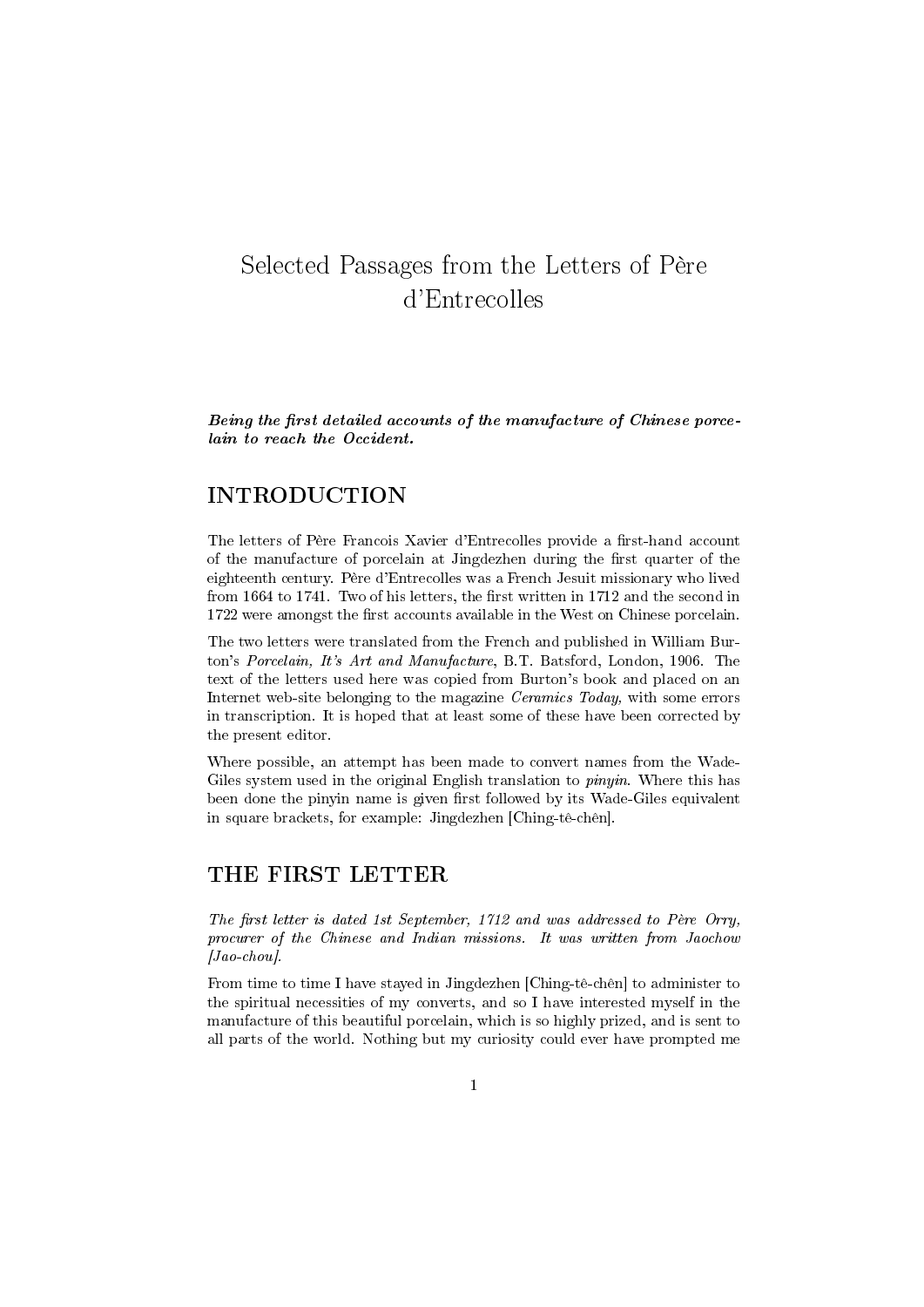to such researches, but it appears to me that a minute description of all that concerns this kind of work might, somehow, be useful in Europe.

Besides what I myself have seen, I have learnt a great many particulars from my neophytes, several of whom work in porcelain, while others do a great trade in it. I also confirmed the truth of the information they had given me by a study of the Chinese books on the subject, so that I believe I have obtained a pretty exact knowledge of all that concerns this beautiful art, so that I can talk about it with some condence. Among these books I examined the history of Fuliang<sup>1</sup> [Fou-liang], and I have read carefully, in the fourth volume, the article on porcelain.

It says in these annals that formerly the porcelain was of exquisite whiteness and free from fault, so that when the pieces were transported into other countries, they were known only as the precious jewels of Jaochow [Jao-chou]. Further on, it says the beautiful porcelain which is of such vivid whiteness or of a beautiful celestial blue, all comes from Jingdezhen [Ching-tê-chên]; there is some made in other places, but it is quite different in colour as well as in finish.

Without mentioning examples of the pottery that are made all over China, but which are not called porcelain, there are some provinces such as Fujian [Fuchien] and Guangzhou [Canton] where porcelain is made, but foreigners can make no mistake for the porcelain of Fujian [Fuchien] is white like snow without sheen, and it is not decorated with colours. Some workmen of Jingdezhen [Chingtê-chên] formerly transported themselves and their materials there, hoping to make considerable profit by reason of the great European commerce at Xiamen [Amoy]; but this scheme came to naught, as they were not successful in their manufacture.

The reigning Emperor<sup>2</sup>, who neglects nothing, had porcelain workers sent from Jingdezhen [Ching-tê-chên] to Beijing [Peking], together with everything proper for this kind of work; nothing was omitted that would have enabled the work done under his eyes to succeed, but it is stated that this also ended in failure. It may be that political or other interests had something to do with this want of success, but, however that may be, Jingdezhen [Ching-tê-chên] alone has the honour of sending porcelain to all parts of the world, even the Japanese buy from there.

Then follows an account of the situation and appearance of  $China-t\hat{e}$ -chên-its population and government which is omitted here.

After these few particulars of the situation and present conditions of Jingdezhen [Ching-tê-chên], let us come to the porcelain in which its whole wealth consists. Let me state all that I know as to the materials used in its composition and their preparation; as to the kinds of porcelains and the way to make them; as to the oil<sup>3</sup> that gives them their brightness and their several qualities; as to the

<sup>&</sup>lt;sup>1</sup> Jingdezhen was in Fuliang county.

<sup>2</sup>The Kangxi emperor, who reigned from 1662 to 1722.

<sup>3</sup>Glaze.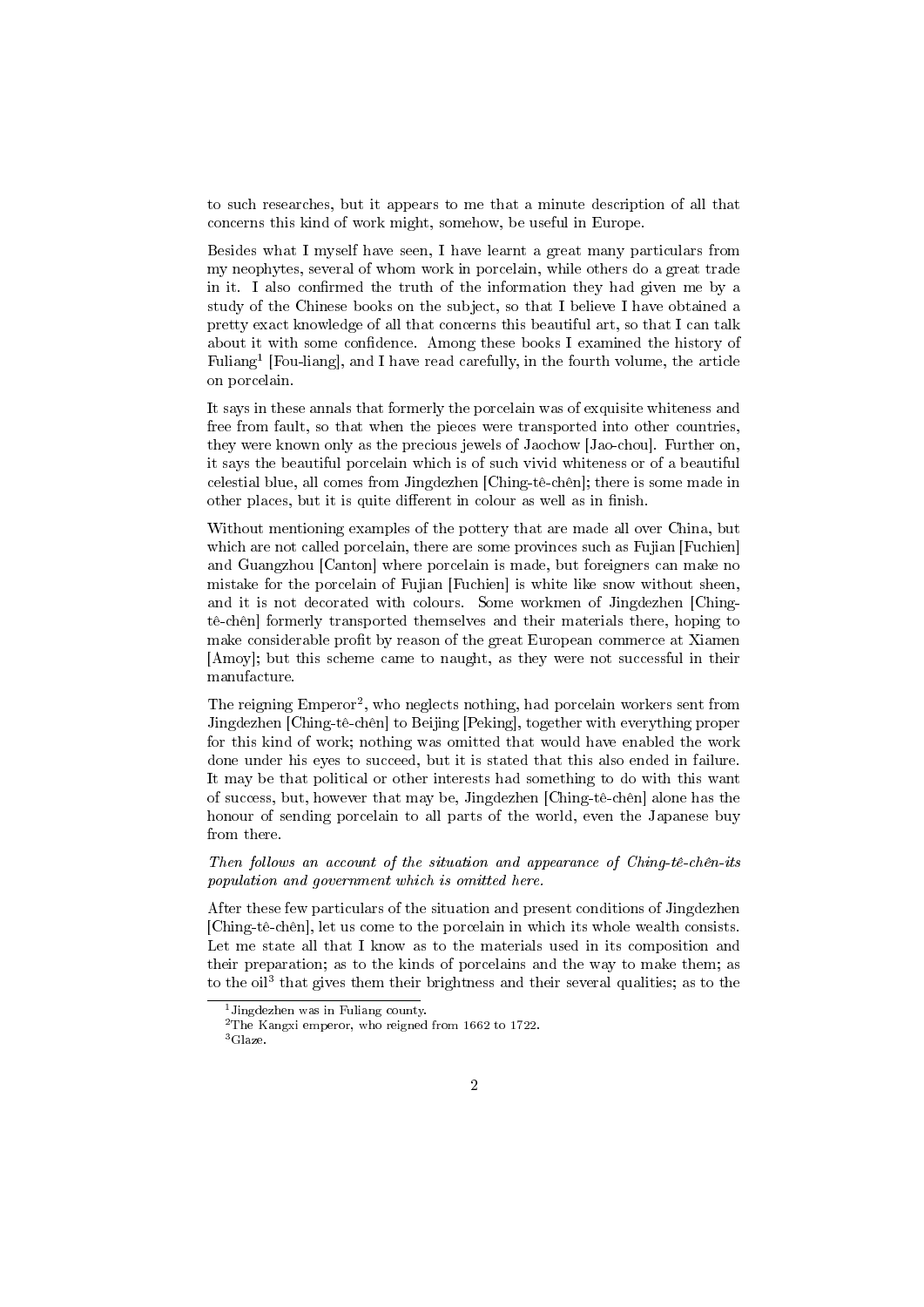colours which are their ornaments, and the art of applying them; as to the firing and the precautions that are taken to give the suitable degree of heat: finally, I will conclude by making some reflections on the old and modern porcelains, and on certain shapes or designs which the Chinese find it impracticable to manufacture. These things that the Chinese cannot do might, perhaps, be easily done in Europe if one could find there the same materials.

The material of porcelain is composed of two kinds of clay, one called Petuntse [Pe-tun-tse]<sup>4</sup> and the other Gaoling<sup>5</sup> [Kao-lin]. The latter is disseminated with corpuscles, which have some shimmer $^6$ , the former is simply white and very fine to the touch. While a large number of big boats come up the river from Jaochow [Jao-chou] to Jingdezhen [Ching-tê-chên] to be loaded with porcelain, nearly as many small ones come down from  $Ki$ -mctn [garbled in the original] laden with Petuntse [Pe-tun-tse] and Kao-lin [Gaoling] made up into bricks, for Jingdezhen [Ching-tê-chên] does not produce any of the materials suitable for porcelain. Petuntse [Pe-tun-tse], which is so fine in grain, is simply pulverized rock taken from quarries, and then shaped into bricks. Every kind of stone is not suitable, or it would not be necessary to go for it, twenty or thirty miles away, into the next province. The good stone, the Chinese say, must have a slight tinge of green. The pieces of stone are first broken with iron hammers, and the fragments are reduced to a very fine powder in mortars by means of certain levers, which have a stone head shod with iron. These levers are worked incessantly, either by men or by water-power, in the same way as the tilt-hammers in paper-mills. The powder is then put into a great vessel filled with water, and stirred vigorously with an iron shovel. When it has been allowed to stand several minutes, a kind of cream forms at the top four or five fingers thick; this they take off and put into another vessel full of water. The mixture in the first vessel is stirred up several times, and each time they remove the scum that gathers on the top, until nothing is left but the larger particles, the weight of which makes them sink to the bottom; these are finally taken out and again pounded. With regard to the second vessel into which they put all that has been skimmed out of the first, they wait until a kind of paste has formed at the bottom, and when the water above it seems very clear it is poured off so as not to disturb the sediment. This paste is then thrown into moulds, which are a kind of large and wide wooden box, the bottom of which is a bed of bricks with an even surface. Over this brick bed a coarse cloth is stretched, up to the sides of the case; this cloth is lled with the paste, and soon afterwards they cover it with another cloth on the top of which they put a layer of bricks laid evenly, one by the side of the other. This helps to squeeze out the water more quickly without losing any of the porcelain material which, as it hardens readily, takes the shape of the bricks<sup>7</sup>. Before

<sup>4</sup>Chinese porcelain stone. Once thought to be a feldspathic rock, but now believed to be micacious in character (NH).

 ${}^5$ China clay, the clay mineral kaolinite (NH).

 $^6$  Possibly a reference to particles of white mica in the clay.

<sup>&</sup>lt;sup>7</sup>Stephan Bushell notes that "It is interesting to see this rudimentary filter-press being used in China nearly one hundred and fifty years before filter-presses were introduced in  $Staffordshire$ ".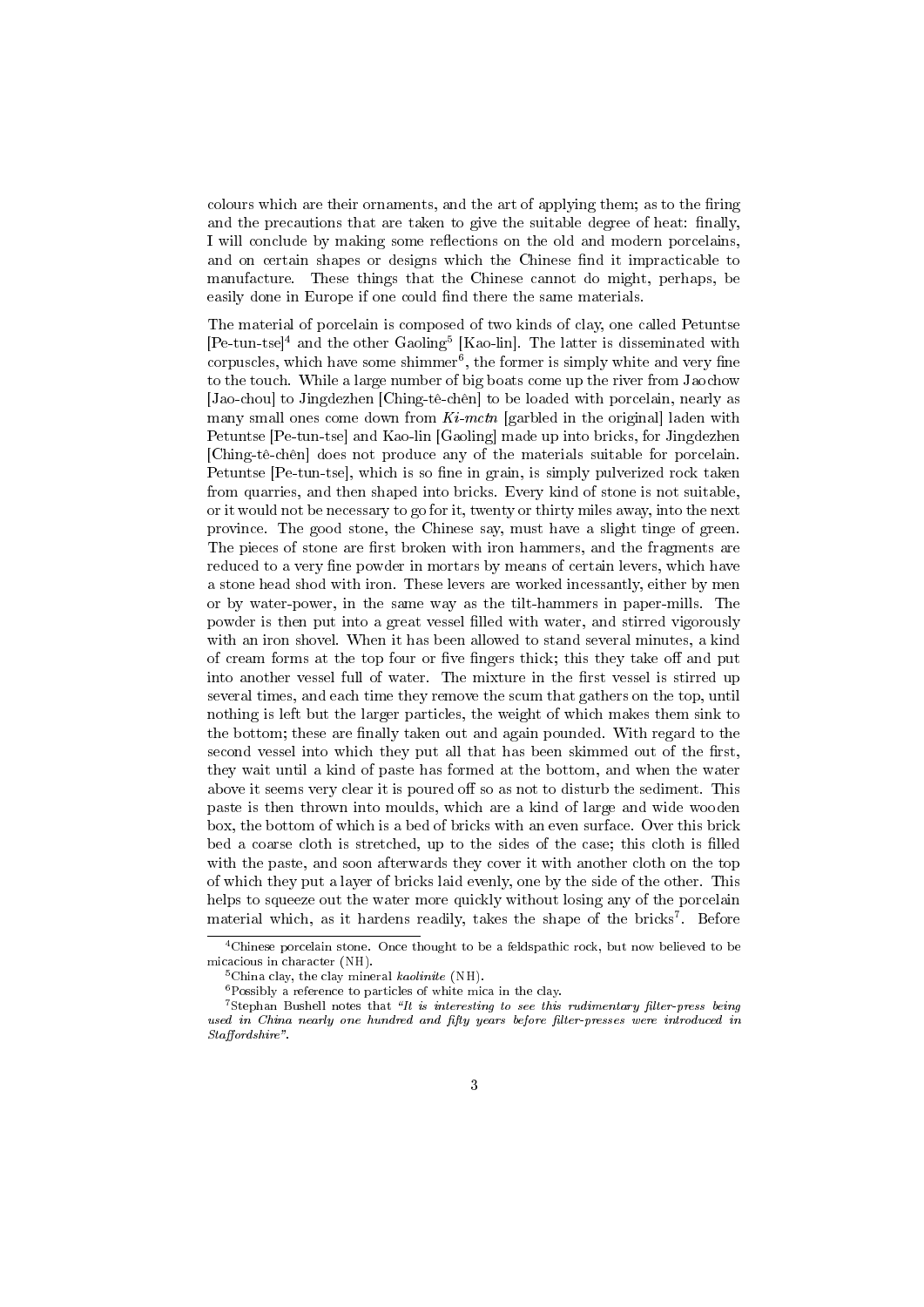it has become quite hard the paste is divided into little bricks, which are sold by the hundred; this colour and the shape have given it the name Petuntse<sup>8</sup> [Pe-tun-tse]. There would be nothing to add to this preparation if the Chinese were not in the habit of adulterating their merchandise; but people who roll little grains of paste in pepper dust, and mix them with real peppercorns, are not likely to sell Petuntse [Pe-tun-tse] without mixing it with coarser materials, so that it has to be purified afresh before it is used.

Gaoling [Kao-lin] requires a little less labor than Petuntse [Pe-tun-tse]; nature has done the greater part. Mines of it are found in the heart of certain mountains, which on the outside are covered with reddish earth. These mines are fairly deep ; it is found there in masses, and it is also made up into little squares in the same method as described above for the Petuntse [Pe-tun-tse]. I should be inclined to think that the white clay of Malta, known as the clay of St. Paul, approaches in its nature to the Gaoling [Kao-lin] I am speaking of, although one cannot perceive in it the small silvery particles with which the Gaoling [Kao-lin] is sown. Fine porcelain owes its strength to the Gaoling [Kao-lin]; it is only the mixture of a soft earth or a soft clay, which gives strength to the Petuntse [Pe-tun-tse] obtained from the hardest rocks.

A rich merchant told me that the English or Dutch (the Chinese use the same name for both nations) bought, several years ago, some Petuntse [Pe-tun-tse], which they took to their own country to make porcelain with, but, having taken no Gaoling [Kao-lin], their undertaking failed, as they afterwards owned. The Chinese merchant said to me, laughing, They wanted to have a body without bones to support its flesh".

Besides the boats laden with Petuntse [Pe-tun-tse] and Gaoling [Kao-lin] with which the riverbank at Jingdezhen [Ching-tê-chên] is lined, others are filled with a whitish liquid substance. I have long known that this substance is the oil<sup>9</sup> that gives porcelain its whiteness and its sheen, but I did not know its composition, which I have since learnt. It seems to me that the Chinese name Yeou which they apply to different kinds of oil suits the liquid I am speaking of less than the word  $Tsi$ , which means glaze, and I should think that people would call it by that name in Europe. This oil or glaze is extracted from the hardest stone; which is not surprising, as it is said that stones are chiefly formed out of the salts and oils of the earth, which mix and closely unite together. Although the same kind of stone from which Petuntse [Pe-tun-tse] is prepared may also be used for the preparation of this glaze, they generally select the whitest pieces and those, which have the greenest spots.

The history of Fuliang [Fou-liang], though it does not enter into details, says that the best stone for the glaze is that which has spots similar in colour to the cypress leaf<sup>10</sup>, or with reddish marks on a brownish ground something like

<sup>&</sup>lt;sup>8</sup>In Chinese Petunse means little white bricks.

 $9$ The word *oil* is always used for glaze by Pere d'Entrecolles. But we shall now translate it glaze to avoid confusion.

 $^{10}$ Dr. Bushell says this refers to dendritic markings of oxide of manganese.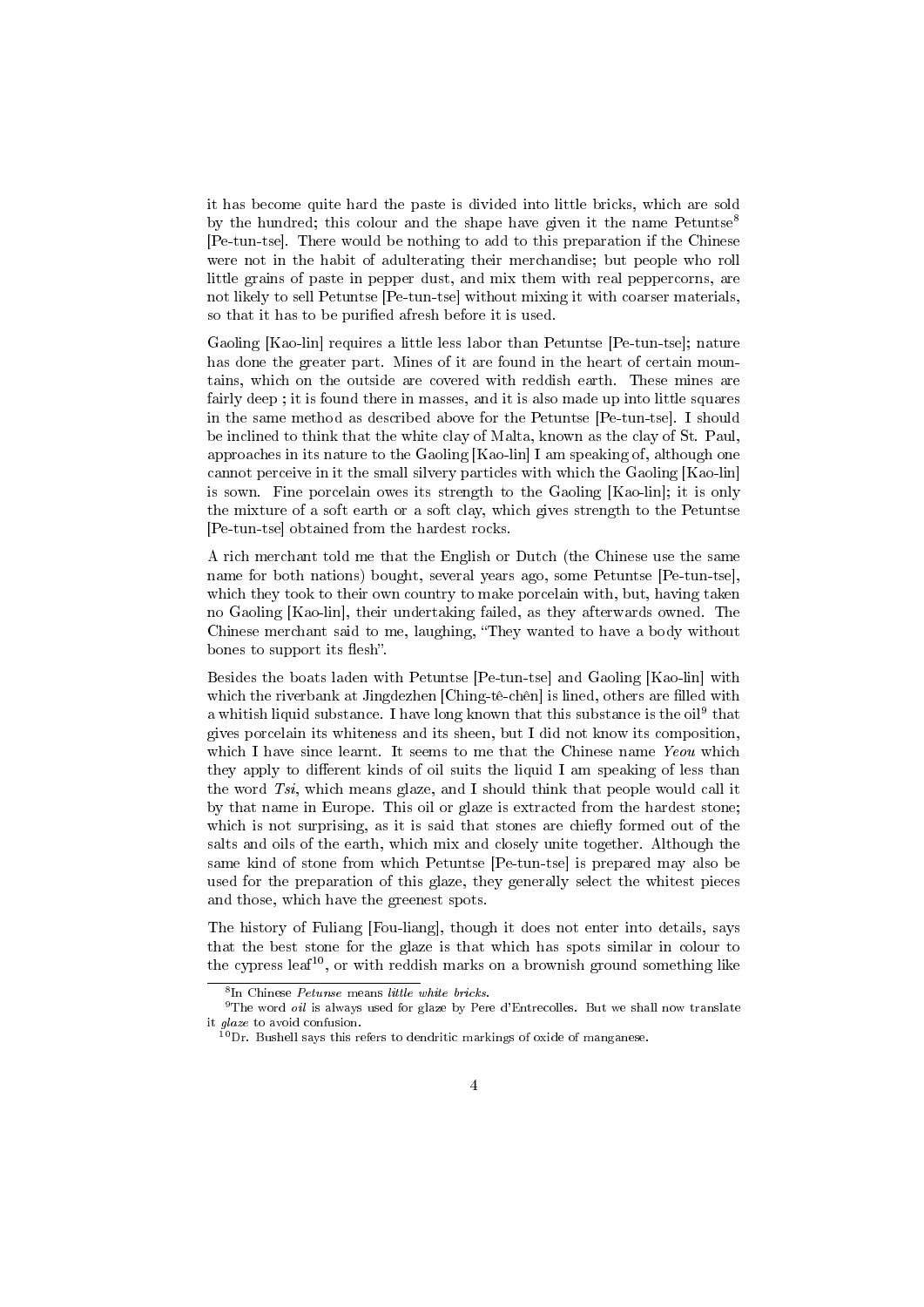toadflax. The rock is first well washed, and then prepared in the same way as Petuntse [Pe-tun-tse]; when the purest stuff has all been collected out of the first vessel into the second one they add to about every hundred pounds of the cream one pound of a stone or mineral like alum, named  $Shih\text{-}kao^{11}$ . This has to be first roasted in a fire and then pounded; it acts like rennet in coagulating the material, though care is taken to keep it liquid. This stone glaze is never used alone, but another is mixed with it which acts like its essence. The composition of this is as follows: They take big pieces of quicklime, on to which a little water is thrown by hand to reduce them to powder; a bed of dried bracken is spread upon this and then another layer of slaked lime, and so on alternately; then the ferns are set on fire. When all is consumed the ashes are spread upon new beds of dried bracken. This is repeated five or six times running; it can be done still oftener, and the glaze is all the better for it. Formerly, so it says in the history of Fuliang [Fou-liang], they used besides the bracken the wood of the tree Se-tse. I should think by the tartness of this fruit when it is not ripe, and by its little crowning husk, that it is a kind of medlar. My converts tell me that this wood is no longer used, seemingly because it has become very scarce in this district. It was perhaps owing to this wood that the porcelain made in early times is more beautiful than that which is made nowadays. The nature of the lime and the bracken contribute also to the quality of the glaze, and I have noticed that that which comes from certain places is much more esteemed than that which comes from elsewhere. When they have obtained a certain quantity of the ashes of lime and bracken, they are thrown into vessels full of water. In one hundred pounds they dissolve a pound of Shih-kao (see above). The mixture is stirred up and then left to stand until there appears on the surface a scum or crust, which is skimmed off and thrown into a second vessel, and so on several times. When a kind of paste has collected at the bottom of the second vessel they decant the water, and the liquid sediment is used as the second oil to be mixed with the previous one. For a proper mixture it is necessary that the two purees are equally thick; to ensure this they dip into each little squares of Petuntse [Pe-tun-tse], which they dip in several times, and then take out to judge if the thickness of the deposit is the same with both.

The best glazes are made from a mixture of ten parts of the stone glaze with one part of the glaze of lime and fern ashes, and the most economical never put less than three parts. The merchants who sell the glaze, however little inclined they are to cheat, do not think much of increasing its volume; they put water to the glaze, and, to disguise their fraud, they add Shih-kao in proportion to thicken the liquid.

Before I explain the way in which this glaze is used it will be better to describe how the porcelain is made. In the less frequented districts of Jingdezhen [Chingtê-chên] are vast sheds surrounded by walls, where one sees ranged, stage upon stage; a great number of jars of earth. Within these walls live and work an infinite number of workpeople, who each have their allotted task, and a piece

 $11$ Said to be gypsum or sulphate of lime.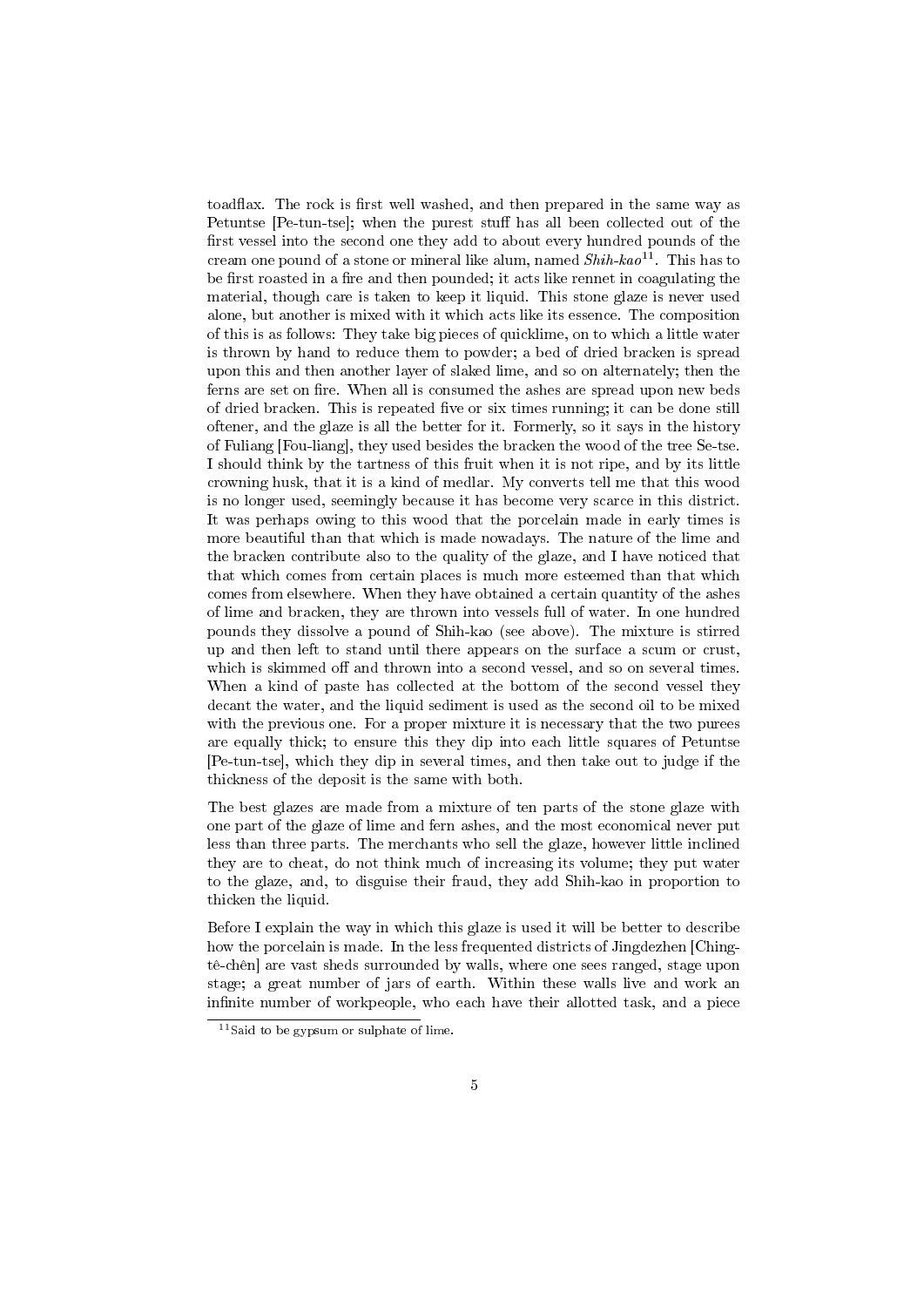of porcelain, before it is ready to go into the oven, passes through the hands of twenty persons, and that without any confusion. Doubtless they have proved that the work is done much more quickly in this way. The first task consists in purifying again the Petuntse [Pe-tun-tse] and the Gaoling [Kao-lin] from the waste added to it when it was sold, which is performed by the same washing and settling as before described. It is not necessary to break up the pieces of Gaoling [Kao-lin]; these are simply put into a very open basket, which is placed in a vessel filled with water, where the Gaoling  $[Ka<sub>o</sub>-lin]$  easily liquefies of itself, though there is generally a residue left which must be thrown away. By the end of a year this waste accumulates, and forms big masses of a white spongy sand, which the workmen must clear out from their workshops.

When the two materials have been prepared in this way they must be mixed in their proper proportions. For the fine porcelains they put as much Gaoling [Kao-lin] as Petuntse [Pe-tun-tse]; for the inferior ones they use four parts of Gaoling [Kao-lin] and six parts of Petuntse [Pe-tun-tse]; while the least that they use is one part of Gaoling [Kao-lin] and three of Petuntse [Pe-tun-tse].

The mixture is thrown into a big pit well paved and cemented, where it is trodden and kneaded until it becomes stiff; this is very laborious work; those Christians who are employed at it find it difficult to attend church; they are only allowed to go if they can find substitutes, because as soon as this work is interrupted all the other workmen are stopped.

From the mass thus prepared, lumps are taken and spread on large slates. The workmen knead, beat, and roll them thoroughly, taking care that no hollows are left inside the mass and that no foreign bodies get into it. A hair, a grain of sand would spoil the whole work. If this mass is badly worked the porcelain cracks, splits, drops or bends. From these prime materials such beautiful works of porcelain are produced, some by shaping on the wheel, others only in moulds; and they are afterwards finished with a knife. All the plain pieces are made in the first way. A cup, for example, when it leaves the wheel, is very roughly shaped, almost like the top of a hat before it has been blocked. The first workman only gives it the required diameter and height, and it leaves his hands almost as soon as it is commenced, for he receives only three deniers per board, and on each board are twenty-six pieces. The foot of the cup is then nothing but a piece of clay of the necessary width, and it is only hollowed out with a knife when the other operations are finished, and when the cup is dry and firm enough. When the cup leaves the wheel it is taken by a second workman, who puts it straight upon its base. Shortly afterwards it is handed over to a third man, who puts it on its mould and gives it its shape; this mould is mounted on a kind of wheel. A fourth workman trims and polishes the cup, especially the rims, with a knife, and pares it down as much as necessary for its transparency; he scrapes it several times and moistens each time, however little he may have pared it, if it is too dry, for fear he should break it. In taking the cup from the mould they turn it softly on the same mould without pressing it more on one side than the other, otherwise it would develop cavities in the clay or it would go out of shape. It is surprising to see the rapidity with which these vessels pass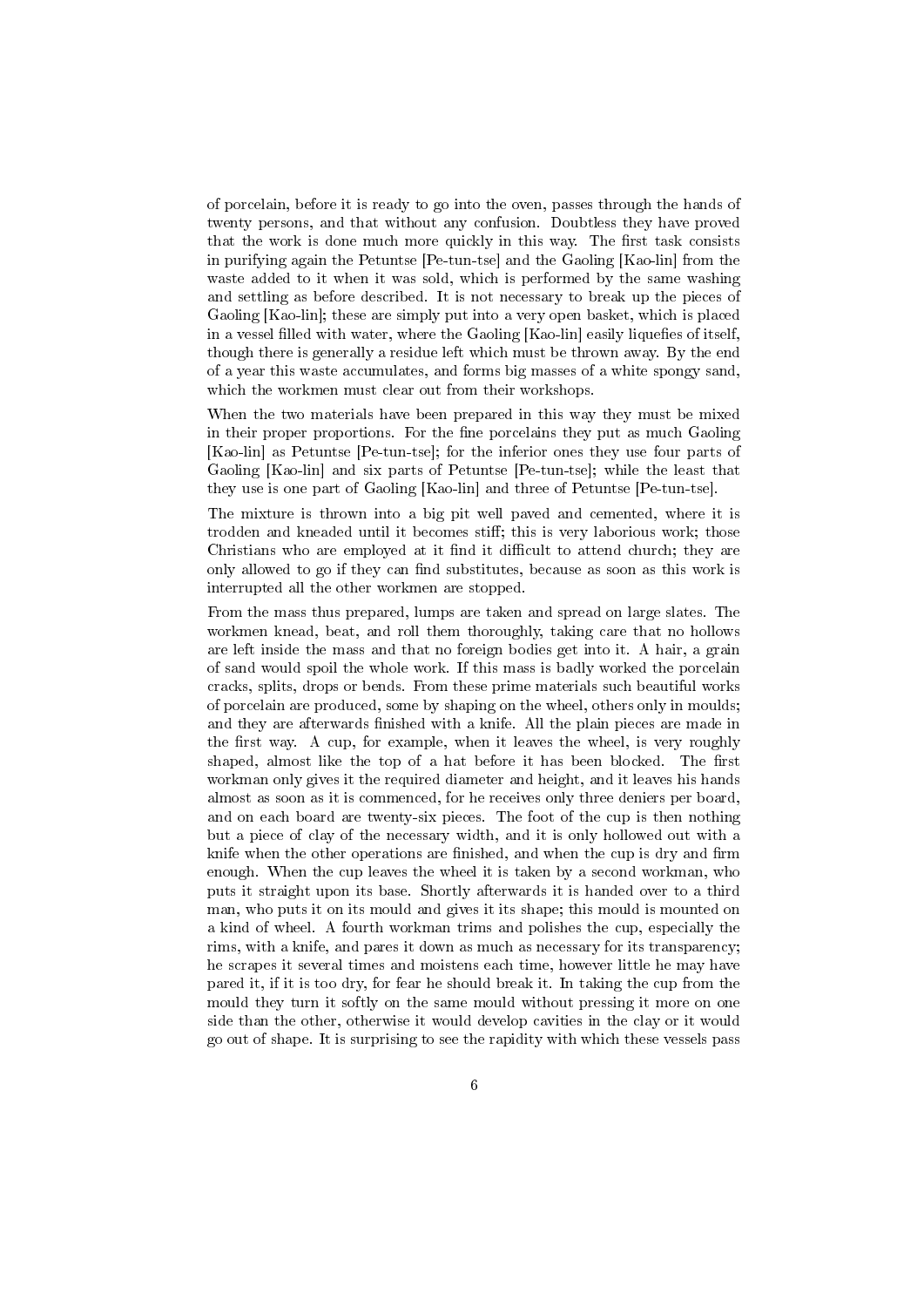through so many different hands; and I am told that a piece of fired porcelain has passed through the hands of seventy workmen. I can easily believe this by what I have myself seen, for these great workshops have been for me a kind of Areopagus, where I have preached Him who fashioned the first man out of clay, and from whose hands we depart to become vessels of honour or of shame.

The large objects of porcelain are made in two pieces; one half is lifted on the wheel by three or four men, who support it on each side while it is being shaped; the other half, which is almost dry, is put on to it, and they join the two together with the same porcelain materials diluted with water, which serves as a sort of mortar or glue. When these pieces, so glued, are quite dry the seam or join is polished inside and outside with a tool, so that, with the help of the glaze, no inequality is left. In this way,  $\text{too}^{12}$ , they put handles, ears, and other pieces on to vases. This relates chiefly to the pieces that are made in moulds or by hand, such as fluted pieces, or those of bizarre shape; animals, grotesques, idols, the busts ordered by Europeans, and such-like things. This kind of moulded piece is made in three or four parts, which are joined together and finished by the use of tools, by which means they are polished, carved, or hollowed and perfected in details that the mould does not give. As for flowers and other ornaments, which are not in relief, but in intaglio, they are impressed in the porcelain by seals or stamps; reliefs, ready prepared, are also applied in the same way, almost as gold lace is put on a coat.

I have recently learnt something concerning these moulds. When they obtain a model of any required piece of porcelain, which is such that it cannot be made by hand on the wheel, they impress on the model some moulding-clay, and when this has been properly impressed it is cut up into pieces of pretty large size, which are left to stiffen. When the moulds are to be used the sections are put in front of the fire, after which they are coated with the porcelain material according to the thickness required. They press this coating firmly by hand, and then the mould with the coating is put for a moment in front of the fire, to detach the clay press from the mould. The various sections of the whole piece, after being separately moulded, are joined together with a thick slip of the porcelain materials. I have seen animal figures of large size made in this way, and after they had left the substance to get hard it was shaped and finished with a tool and the separate parts were then united together. Afterwards pieces are glazed and fired. If it is desired to have a decoration of different colours this is afterwards painted and the gold is applied, and then it is fired a second time. This kind of porcelain, which is made with great care, is of course very dear...

Then follows a paragraph relating to the kind of clay from which the moulds are made, and to the advantage a merchant has in the rapidity with which he can execute European orders if he possesses a good stock of moulds, so that he can employ many gangs of workmen at the same time.

It is time to ennoble the porcelain by passing it over into the hands of the

 $12$  That is by the use of 'slip'.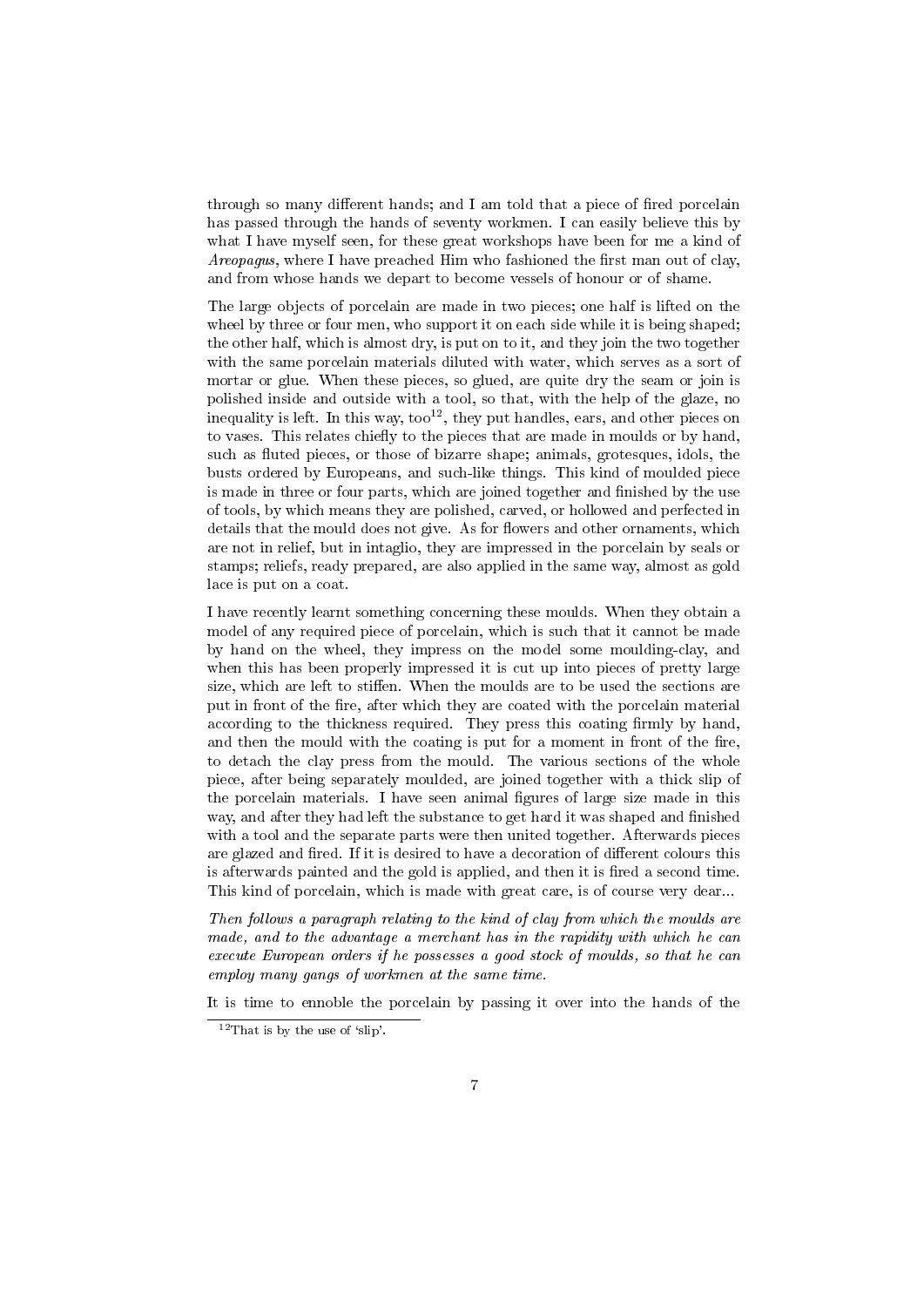painters<sup>13</sup>. These porcelain painters are not less poor and wretched than the other workmen, which is not very surprising when we remember that in Europe they would only pass for apprentices of a few months' standing. All the science of these painters, and of Chinese painters in general, is based on no principles, and only consists in a certain routine helped by a limited turn of imagination. They know nothing of the beautiful rules of this art; though it must be acknowledged that they paint flowers, animals, and landscapes which are much admired, on porcelain as well as on fans and lanterns of the finest gauze. The painting is distributed in the same workshop among a great number of workmen. One workman does nothing but draw the first colour line beneath the rims of the pieces; another traces flowers, which a third one paints; this man is painting water and mountains, and that one either birds or other animals. Human figures are generally treated the worst. Certain landscapes and plans of towns that are brought over from Europe to China will hardly allow us, however, to mock at the Chinese for the manner in which they represent themselves in their paintings.

As for the porcelain colours, they are of every kind. In Europe people hardly see anything else but a vivid blue on a white ground, though I believe that our merchants have also imported some of the other kinds<sup>14</sup>. There are some pieces the ground of which is like that of our polished metal mirrors; others are wholly red, and among these some have the red in the glaze, while others are of a souffle red<sup>15</sup>, and are sprinkled with little dots almost like our miniatures. When these two kinds of work are successfully produced, which is rather difficult, they are highly prized and extremely dear.

Finally there are porcelain pieces where the landscapes with which they are painted are formed of nearly all the different colours, enhanced by the brilliance of gilding. These are very beautiful when no expense is spared, but the ordinary porcelain of this kind is not to be compared with that painted in blue alone. It says in the annals of Jingdezhen [Ching-tê-chên] that formerly the people only used white porcelain; apparently they had not found in the neighborhood of Jaochow [Jao-chou] a blue equal to that which comes from a great distance and which is very dear.

It is said that a porcelain merchant, having been wrecked on a desert coast, found there more riches than he had lost. While he was roaming about the shore, and his servants were making a small vessel out of the remains of his ship, he perceived that stones fit to make the most beautiful blue were quite common there. He took with him a big load, and they say that such beautiful blue had never been seen at Jingdezhen [Ching-tê-chên]. Later on the Chinese merchant tried in vain to find the coast where chance had once sent him<sup>16</sup>.

 $13$  Hua p'i: literally 'painters on the unfired clay'.

 $14$ A further proof of the predominance of blue-and-white pieces among the porcelains first imported into Europe in large quantities.

<sup>&</sup>lt;sup>15</sup> Souffle glazes or colour-effects are those obtained by blowing the pigment through a gauze, generally on to the fired glaze.

 $16$  Is this some legendary Chinese account of the imported Mohammedan blue of the fifteenth century?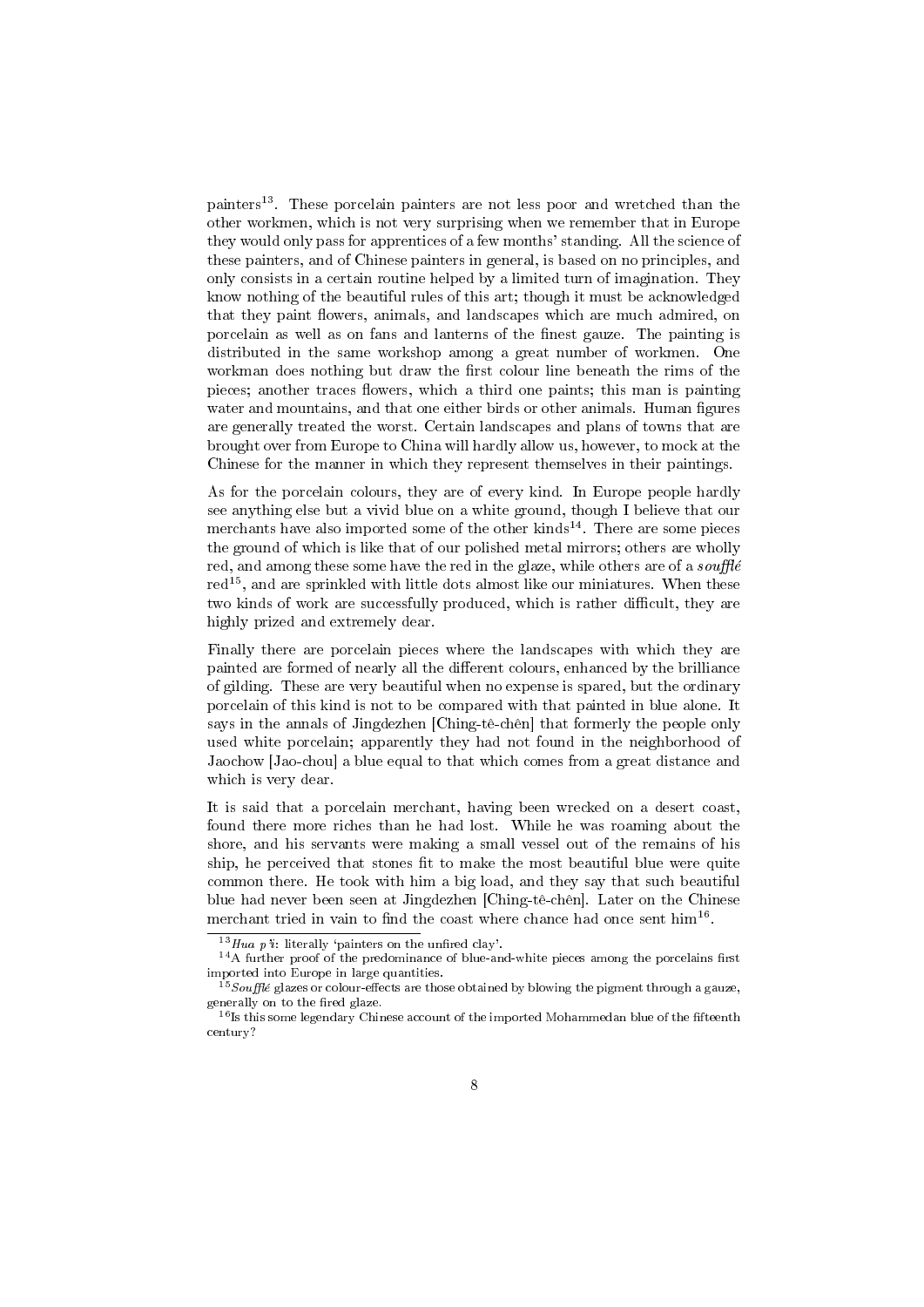The blue is made in the following way: It is buried in the gravel that lies half a foot deep on the bed of the porcelain furnace, where it is roasted for twentyfour hours; then it is reduced to an impalpable powder in the same way as other colours, not on a marble slab, but in a large porcelain mortar, the bottom of which is left unglazed, as is also the head of the pestle which is used for pounding.

The red is made from copperas<sup>17</sup>, and as it may be that the Chinese have something special in it, I will report their method. They put a pound of copperas into a crucible, which is well luted to a second crucible used as a cover, in which they make a small hole, which is covered so that it can be easily uncovered if needed. The whole is surrounded by a large charcoal fire, and in order to have more heat reverberated upon it they put bricks all round about it. As long as the smoke that rises (from the hole in the top crucible) is very black the material is not yet ready, but it is finished as soon as a kind of thin fine cloud appears. Then they take some of the stuff, mix it with water, and make an experiment by rubbing it on a piece of fir wood. If it produces a beautiful red they take away the charcoal fire and partially cover the crucible. When this has cooled down a small cake of the red colour is found at the bottom of the crucible, but the finest red is that which is stuck to the inside of the covering crucible. One pound of copperas makes four ounces of the red colour.

Although porcelain is naturally white, and the glaze adds to its whiteness, there are certain decorations for which they use a special white on the porcelain that is painted in different colours. This white is made from the powder of a transparent rock, which is calcined in the oven in the same way as the azure blue<sup>18</sup>. To half an ounce of this powder they put an ounce of white lead. This powder also is used in the preparation of other colours; for example, to make a green they take half an ounce of the powder of this pebble, and they add one ounce of white lead and three ounces of the very purest scoriae<sup>19</sup> of copper.

The prepared green becomes the matrix of the violet colour, which is obtained by adding a dose of white. The preparation of the green is varied according to the tint of violet they wish to produce.

A yellow colour is made by taking seven drachms of white prepared as above, to which they add three drachms of the red colour made from copperas.

All these colours, put on to the porcelain that is already fired after having been glazed, appear green, violet, yellow, or red only after the second firing. The Chinese books say that these colours can only be applied with white lead, saltpeter, and copperas. The Christians who are employed in this work have only spoken to me of white lead, which is mixed with the colour diluted with

<sup>&</sup>lt;sup>17</sup>In the second letter Father d'Entrecolles corrects this statement. The red was in fact made using copper. Copperas, or green vitriol, is a form of ferrous sulphate.

 $18$  Dr. Bushell suggests that this transparent white pebble is native white arsenic. It must be pointed out that the accounts given in the first letter of the preparation of colours are very imperfect, they are largely corrected in the second letter (q.v.).

<sup>&</sup>lt;sup>19</sup>The refuse of a smelted metal or ore; slag.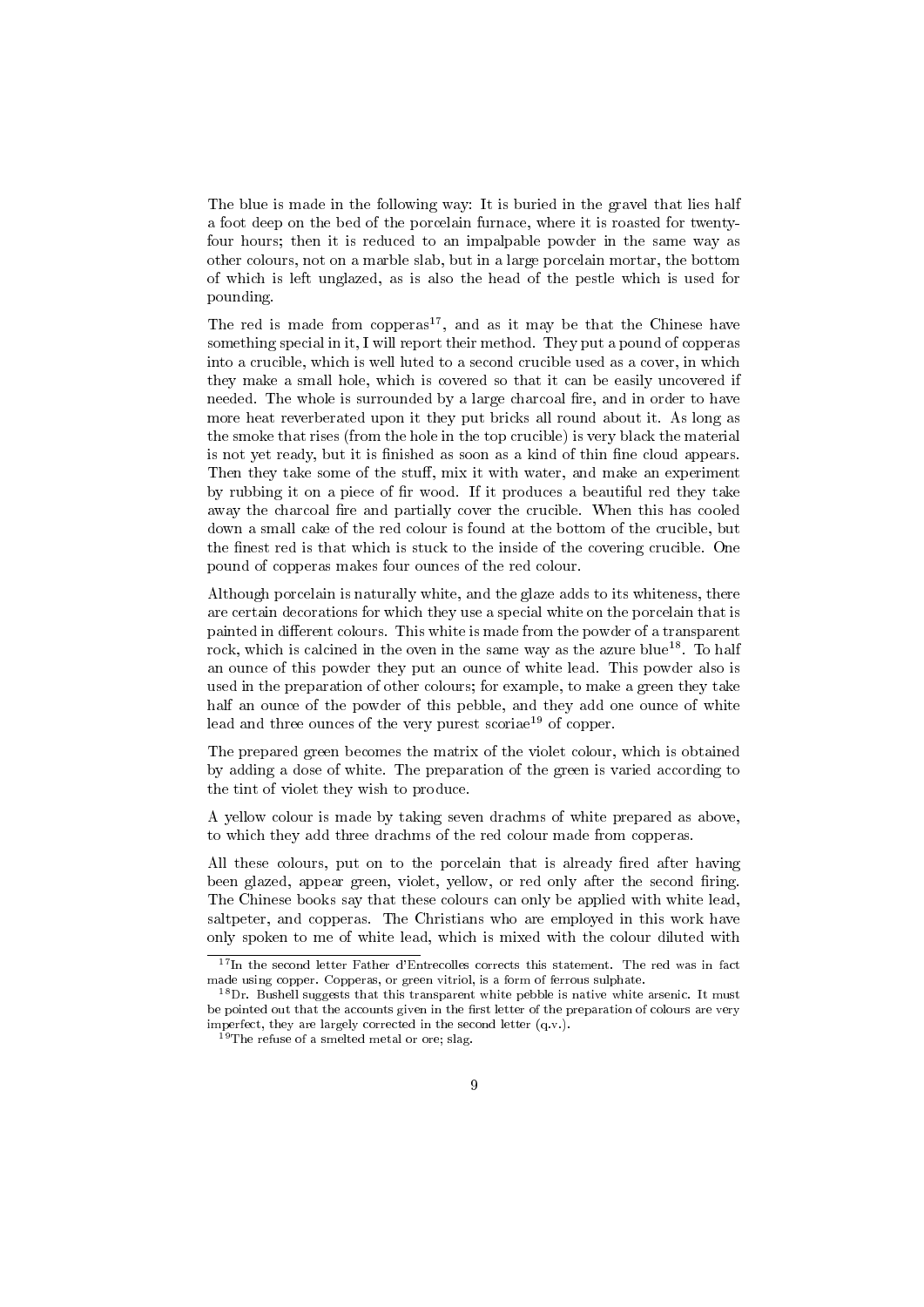gum-water. The red of which I have been speaking, with the ordinary porcelain glaze, and another glaze made from white pebbles, are prepared in the same way as the ordinary glazes. I have not been able to learn the quantity either of one or the other; neither how much red is mixed with this glaze; but experiments will reveal the secrets. They then put the porcelain to dry, and fire it in the ordinary oven. If after the firing the red comes out pure and brilliant without blemishes, they have obtained the perfection of the art. These porcelain pieces have no resonance when they are struck<sup>20</sup>. The other kind of red, known as soufflé red, is made thus: the colour having been prepared, they take a tube, one end of which is covered with very fine gauze; they softly apply the bottom of the tube to the colour; the gauze being filled with colour, they blow into the tube, and the porcelain is covered all over with little red spots. This kind of porcelain is rarer and dearer than the other, because it is more difficult to make if they must observe the necessary precautions. The black porcelain has also its value and its beauty; this black contains lead, and is not unlike our polished metal mirrors. When this is gilded it is still more charming. The black colour is given to the porcelain when it is dry, and for this purpose they mix three ounces of blue with seven ounces of ordinary glaze<sup>21</sup>. Experiments will tell you exactly how to make this mixture according to the required shade. When the colour is dry they fire the porcelain, and afterwards they paint the gold upon it and fire it again in a special furnace.

Another kind of porcelain that is made here I have not seen before. It is all perforated like cut paper work, while inside it is a cup for holding a liquid. The cup is in one piece with the perforated envelope. I have seen other porcelains on which Chinese and Tartar ladies were painted in natural colours. The drapery, the complexion, and the features were all exquisite, so that from a distance one might have thought they were pieces of enamel.

It may be remarked that when they use on their porcelains the glaze made from white pebbles, the ware becomes a special kind which they call  $Tsoui-ki$ . This is all marbled and cracked with an infinity of veins, so that from a distance one might think it was shattered into a thousand fragments without falling to pieces, so that it resembles a piece of mosaic work. The colour which is given by this glaze is a somewhat ashen white. If the piece of porcelain has been painted in blue and this glaze is used upon it, it appears likewise cracked and marbled when the colour is dry.

When they wish to apply gold they beat it and grind it in water in a porcelain dish until they see underneath the water a little golden cloud. This they leave to dry, and in use they mix it with a sufficiency of gum-water, and with thirty parts of gold they incorporate three parts of white lead, and put it on the porcelain in the same way as the colours.

Finally there is a kind of porcelain made as follows: they give it the ordinary

 $^{20}$ This is the famous Sang-de-Boeuf glaze which the Chinese regarded as such a precious secret, that Pere d'Entrecolles never obtained accurate information about it.

 $21$ Another piece of partial information which is corrected in the second letter.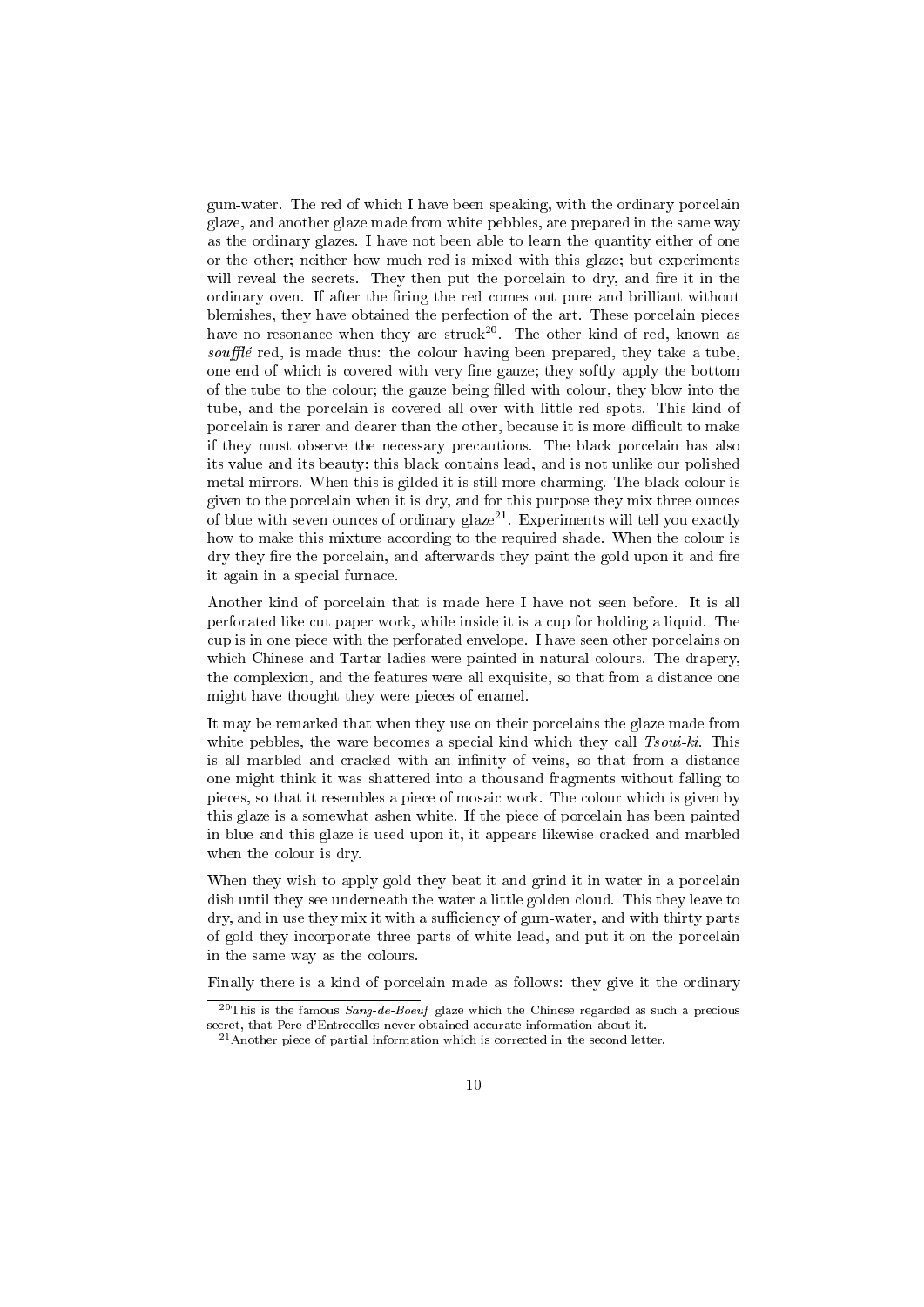glaze and fire it, then they paint it with different colours and fire it again; sometimes the painting is reserved intentionally until after the first fire, and sometimes they use this method to hide defects in the porcelain pieces by painting colours on the defective places and firing them a second time. This porcelain, though it is over-coloured, is, however, liked by many people. It often happens that one feels unevennesses on porcelain of this kind, which may be due to the want of skill of the workman, or it may be that it was necessary to give shadows to the painting, or that it was intended to cover the defects of the porcelain body. When the painting is dry, as well as the gilding, if there is any, they pile the porcelain pieces into the kiln, putting the small ones into the big ones. The kilns for firing the goods may be made of iron if they are small, but generally they are of clay. The one I saw was as high as a man and nearly as wide as our biggest wine cask; it was made in several pieces, and from the same materials as the porcelain saggars, the separate pieces being a foot high and a foot and a half long, though they were only a finger's breadth thick. Before they were fired they had been rounded into the proper shape; they were put one over another and well cemented. The bottom of the kiln was raised half a foot from the ground. It was put on rows of thick but not very big bricks, while round the kiln was a wall of well-baked bricks, which had at the bottom three or four holes like the hollows of a fireplace. This brick wall left an empty space of about half a foot, with the exception of three or four places which were filled up so as to make ribs for the kiln. I believe they erect the kiln and its enclosure at the same time, otherwise the kiln would have no support. They ll the kiln with the porcelain pieces that are to be fired a second time, putting them in piles, the smaller pieces into the bigger ones, as I have said. When all is ready they cover the top of the kiln with pieces of pottery like those used for the sides ; these pieces, which cross one another, are closely united together by a clay mortar. Only in the middle do they leave a hole through which they can see when the porcelain is sufficiently fired. They light a quantity of charcoal under the kiln as well as on the top, and they put pieces into the space between the brick enclosure and the kiln, the hole on the top of the kiln being covered with a piece of broken pitcher. When the fire has become bright they look from time to time through this hole, and when the porcelain seems shiny and the colours are bright and glossy they pull out the fire and afterwards the porcelain.

An idea comes into my mind about these colours which are used on porcelain pieces that have already been fired, and are rendered glossy by means of white lead, to which, according to the annals of Fuliang [Fou-liang] they formerly added saltpeter and copperas. If one were to use white lead with the colours that glass quarries are painted with, and if, afterwards, one were to give them a second firing, should we not recover the secret formerly possessed of painting upon glass without losing anything of its transparency? One might try by an experiment. This secret which we have lost makes me recall another secret that the Chinese regret they possess no longer. They once knew the art of painting on the sides of porcelain pieces fishes or other animals that could only be seen when the piece was filled with some liquid. They call this kind of porcelain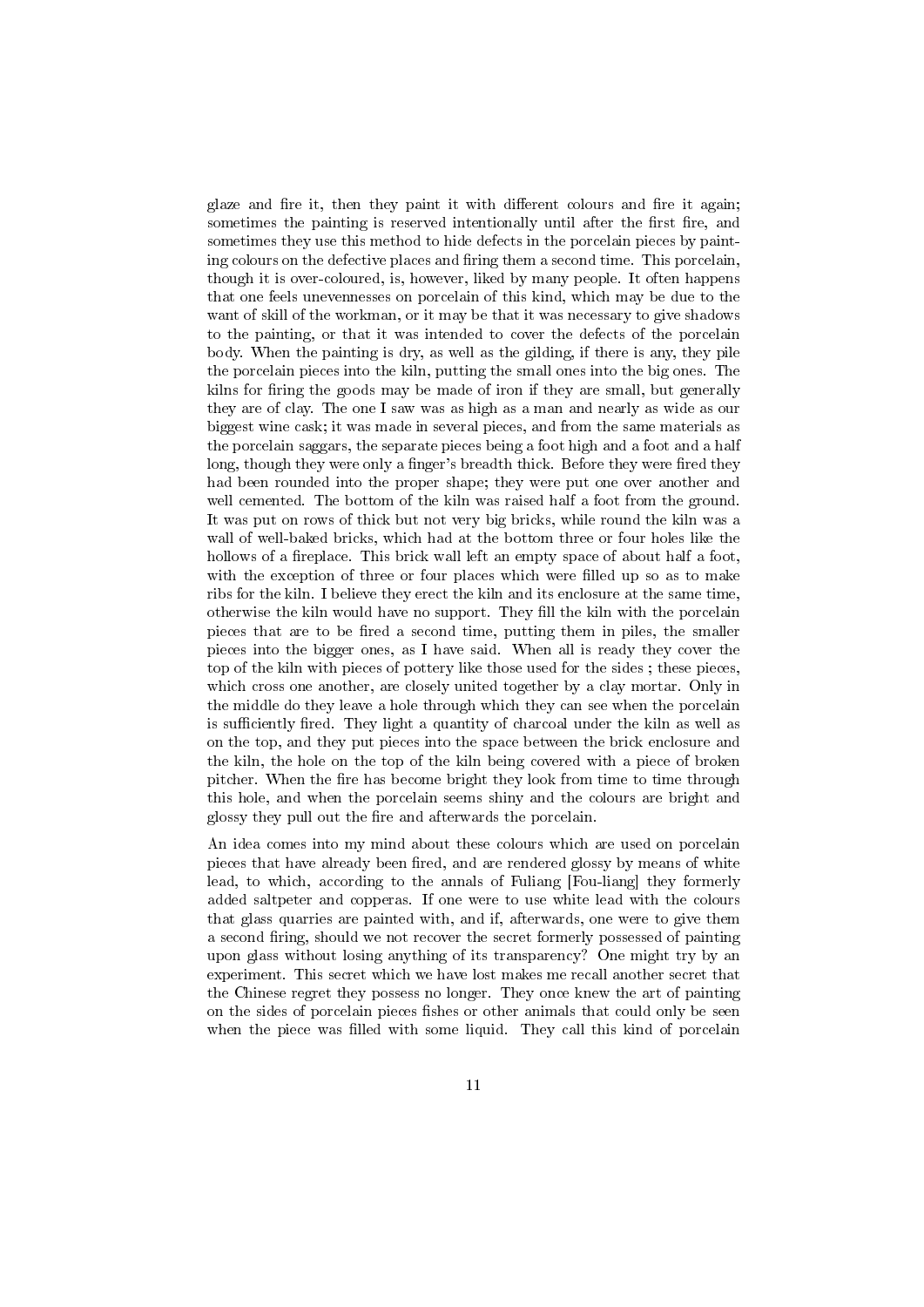"azure put in the press", because of the position in which the blue colour is placed. I will give an account of what they have retained of this secret, in the hope that Europeans may be able to contrive what the Chinese no longer know. For this method the porcelain must be very thin; when it was dry they put the colour rather plentifully, not on the outside of the piece as is their usual custom, but on the inside. They generally painted fishes, as if they were more suitable to be revealed when the cup was filled with water. When the colour had dried, they put a thin layer of dilute slip upon it. This layer pressed the blue between the two sheets of clay. When the layer was dry they put glaze inside the porcelain piece, and some time afterwards they put it on the mould on the wheel. As it had been thickened from the inside they pared it down on the outside without going as far as the colour, and after that they dipped the outside of the porcelain piece in the glaze, and, all being dry, it was fired in the ordinary way. This was exceedingly delicate work, and required skill that apparently the Chinese no longer possess. From time to time they try to recover the art of this magical painting, but in vain. One of them assured me a little while ago that he had made fresh trials, and that he had been nearly successful.

Be that as it may, it is possible to say that even now a beautiful blue colour reappears on porcelain after having been lost for some time. When the colour is first painted it is of a pale black; when it is dry and the glaze has been put upon it, it disappears entirely, and the porcelain seems quite white, the colour being buried under the glaze; but the fire makes it appear in all its beauty, almost in the same way as the natural heat of the sun makes the most beautiful butteries, with all their tints, come out of their eggs. I will add a circumstance that I must not forget, viz., that before the porcelain is glazed they polish it, and remove the slightest irregularities. For this purpose they use a brush made of very small feathers; the brush being slightly dipped into the water and passed over the piece with a very light touch. Great skill is required in putting the glaze on to the porcelain so that it is not too thick, and that it is evenly spread over the piece. For porcelain pieces that are very thin and light, they apply two slight coats of glaze. If the coats of glaze are too thick the thin sides of the vessel cannot support them, and will instantly sink out of shape. These two layers are equal to one ordinary layer of glaze such as is put on the thicker pieces. The first coating is put on by sprinkling, the other by immersion. The cup is held in the hand from outside, sloping over the vessel that contains the glaze, and with the other hand they pour inside as much glaze as is needed to wet it everywhere. This is done to a great many cups, and when the first ones are dry inside, the glaze is put on the outside as follows: the workman puts one hand into the cup, and, supporting it with a little stick under the middle of its foot, he dips it into the vessel filled with glaze, and quickly draws it out again.

I have before remarked that the foot of the porcelain piece was left solid; in fact, only after it has been glazed and is dry do they put it on the wheel to hollow out the foot. After that they paint on it a little ring, and often a Chinese letter, and when this painting is dry they glaze the part that has just been excavated, and that is the last thing they do to it before it is taken to the firing.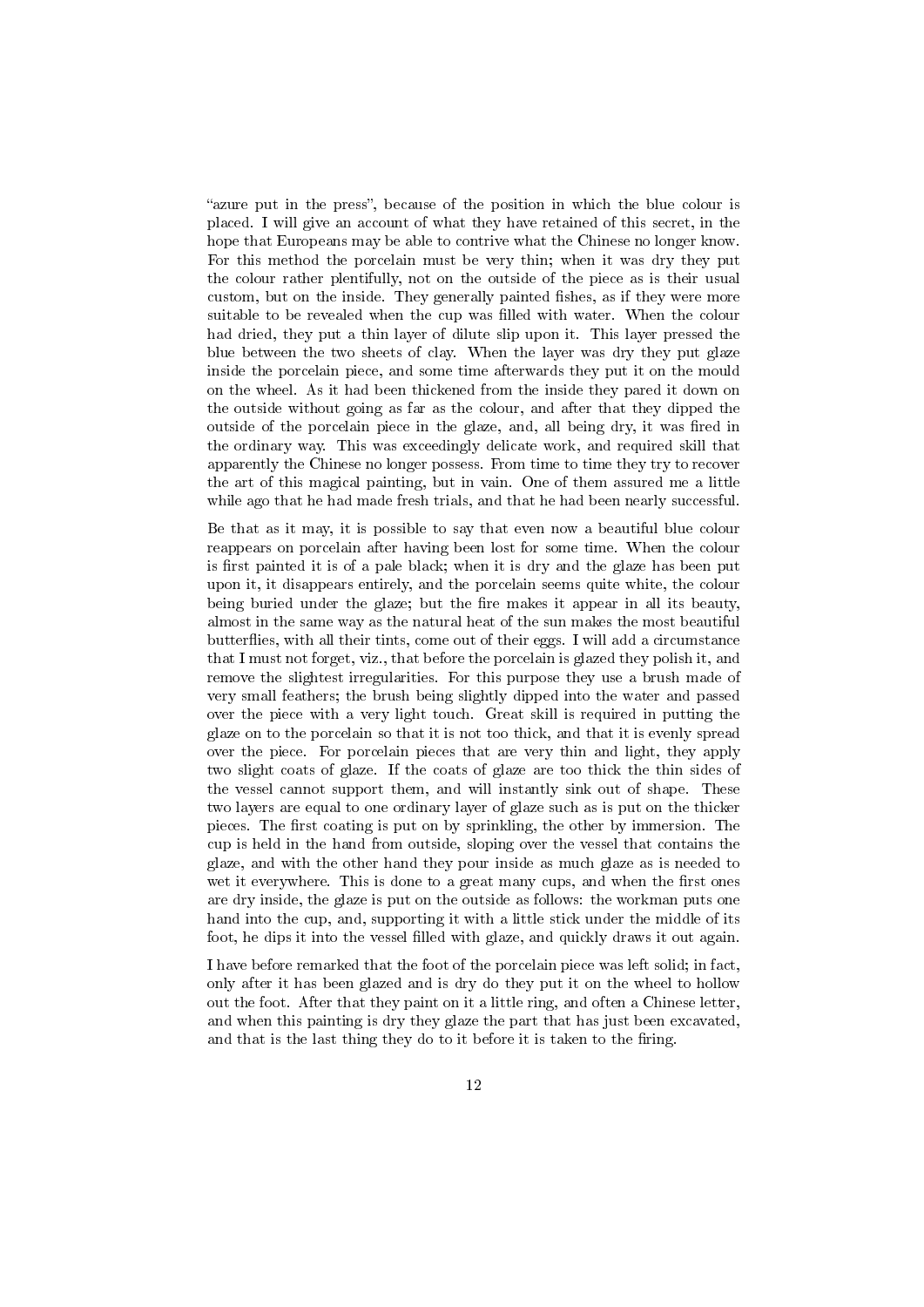I have been surprised to see how a man can balance on his shoulders two long and narrow planks on which the porcelain pieces are carried, and that he goes like that through several well-populated streets without breaking his ware. It is true that the people carefully avoid knocking against him, however slightly, because they would be obliged to pay for the damage they had caused, but it is astonishing that the carrier himself controls his steps and all the movements of his body so well that he does not lose his balance.

Where the furnaces are we find another scene. In a kind of vestibule before the furnace one sees piles of boxes and cases made of  $clay<sup>22</sup>$  prepared for holding the porcelain. Each vase of porcelain, however small it may be, has its case ; the pieces that have covers as well as those that have none-these covers are only slightly attached to the bottom part during the firing, so that they easily come apart by a little blow. The small porcelain pieces, like tea- and chocolate-cups, are placed a good many in one case. In this operation the workman imitates Nature, who to ripen the fruit and bring it to perfection, puts it into a case so that the heat of the sun gets at it little by little, and its action inside is not too much interfered with by the air that comes from outside during the fresh nights.

These cases are lined inside with a kind of sand-down, for they are covered with Gaoling [Kao-lin] dust as this sand does not stick too much to the foot of the piece that is put on it. The bed of sand is first pressed and given the shape of the bottom of the porcelain piece, which does not itself touch the sides of its case. The top of the case has no lid; a second case, after the shape of the first and similarly filled with porcelain, comes on it, so that it covers it completely without touching the porcelain underneath. In this way they fill the kiln with big cases all containing porcelain. Thanks to these thick veils the beauty, and, if I may say so, the complexion of the porcelain piece is not sunburnt by the heat of the fire.

With regard to the small pieces of porcelain which are enclosed in the big round cases, each one is put on a saucer of clay about as thick as two crown pieces, and as wide as the foot of the piece itself; Gaoling [Kao-lin] dust is also strewn over these supports. When the cases are a little too wide, they do not put porcelain pieces into the middle, because these would be too remote from the sides, so that they might fail in strength and open and sink, and thus cause damage to the whole pile. It is well to know that these cases are one-third of a foot in height, and that they are partly filled before they have been fired at all. Those that have been fired previously and are still serviceable are filled entirely.

I must not forget the manner in which the pieces of porcelain are placed in these cases. The workman does not touch the pieces directly with his hands as he might break them, for nothing is more fragile. He takes them off the planks by means of a little cord. This cord is attached to a two-pronged wooden fork which he holds with one hand, while with the other he holds the two ends of the string that are crossed or opened according to the size of the piece; the cord

<sup>&</sup>lt;sup>22</sup>Saggars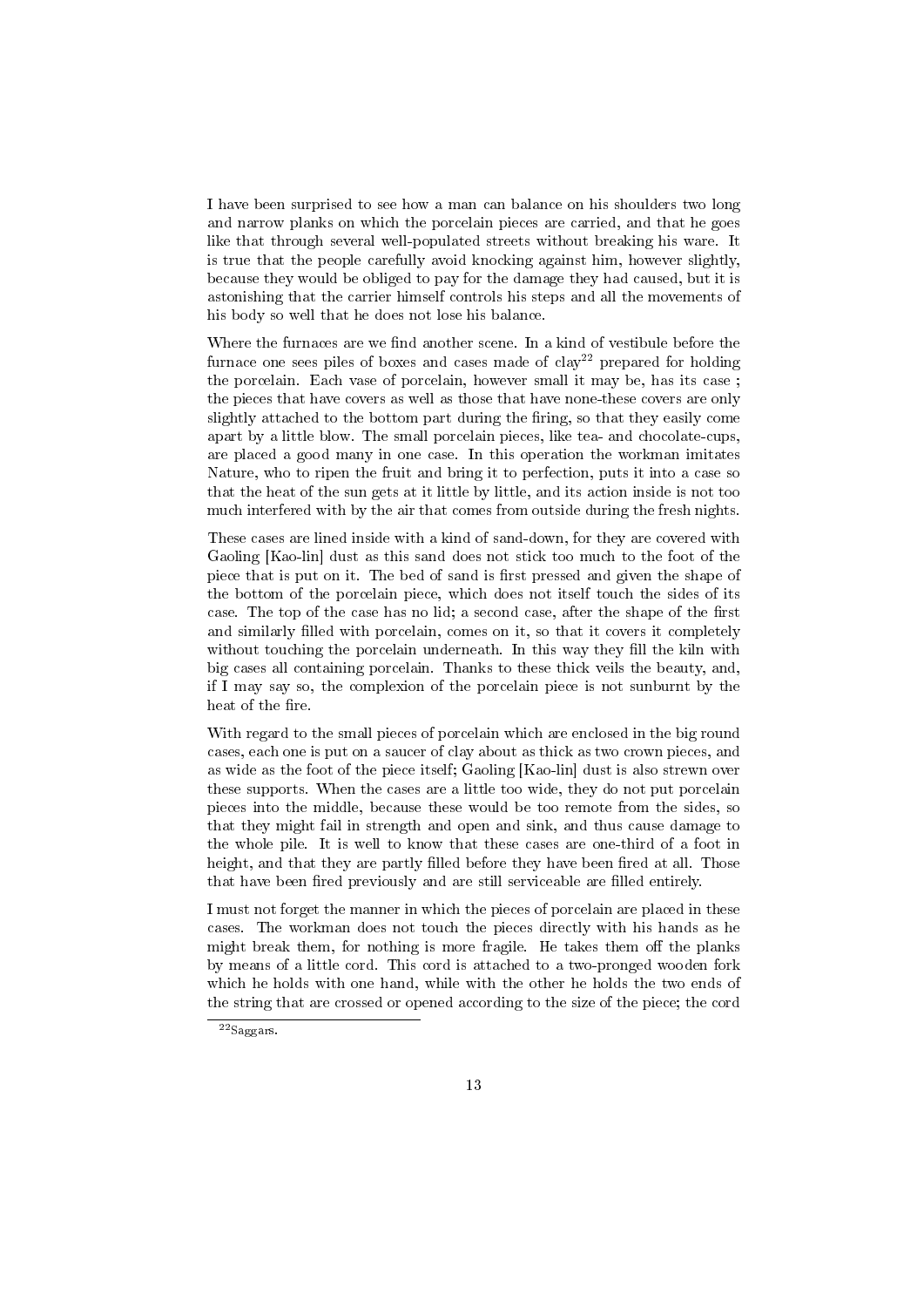is passed round the piece, which is then gently lifted and placed in the case or on its little saucer. All this is done with incredible quickness.

I have already said that the bottom of the furnace is lled with gravel to the depth of half a foot. This gravel serves to steady the piles of cases, which in the middle of the furnace rise to a height of at least seven feet. The two bottom cases of each pile are left empty, because they would be insufficiently fired, and also because the gravel bed partly covers them. In the same way the case which is placed on the top of the pile is left empty. The piles in the middle of the furnace are filled with the finest porcelain ; at the far end they place those pieces that are less fine, and near the mouth they place those that are very strong, which are composed of equal parts of Gaoling [Kao-lin] and Petuntse [Pe-tun-tse], and which have been glazed with a stone that is somewhat black or reddish, because this class has more substance in it than the other. The piles of cases are placed close together, and are united by pieces of clay put between them, at the top, at the bottom, and in the middle, but so that a free passage is left for the flame to penetrate everywhere evenly<sup>23</sup>.

Every kind of clay is not equally suitable for making the cases; here they have three kinds; a common yellow clay which predominates in quantity, a hard clay, and a very unctuous clay. The last two kinds of clay are mined in the winter in very deep mines, where it is impossible to work in the summer.

Before the cases are fired they are yellowish; after the firing they are of a very dark red. For the sake of economy the yellow clay is largely used, and that is why the cases only stand two or three firings, after which they break completely. If they are only slightly cracked or split, an osier ring is used to hold them together; the ring burns away, but the case can be used this time without the porcelain being injured. They have to take care not to fill an oven entirely with new cases; at least half of them must have been fired before. These are placed at the top and the bottom of the piles, while in the middle they place those that are newly made. It is stated in the history of Fuliang [Fou-liang] that the cases were formerly fired alone before they were used for firing porcelain; no doubt in those days they thought less of the expense and more of a perfect piece of work.

Here an account of the construction of the Chinese porcelain furnace has been omitted.

On the top of the furnace there are three little peep-holes, covered with some broken pieces of pot, and they relieve the air and smoke of the oven. The workmen judge the progress of the firing by uncovering the peep-hole which is nearest to the chimney, and with some irons they uncover one of the cases. They judge that the porcelain is finished by the brightness inside the oven and

<sup>&</sup>lt;sup>23</sup>The porcelain oven or furnace described by Pere d'Entrecolles is that which is used in China to this day; it is practically a deep horizontal reverberatory furnace; a similar kiln has even been used in Europe, especially in Germany, but has almost entirely been abandoned for many years now on account of the uneven way in which such kilns fire.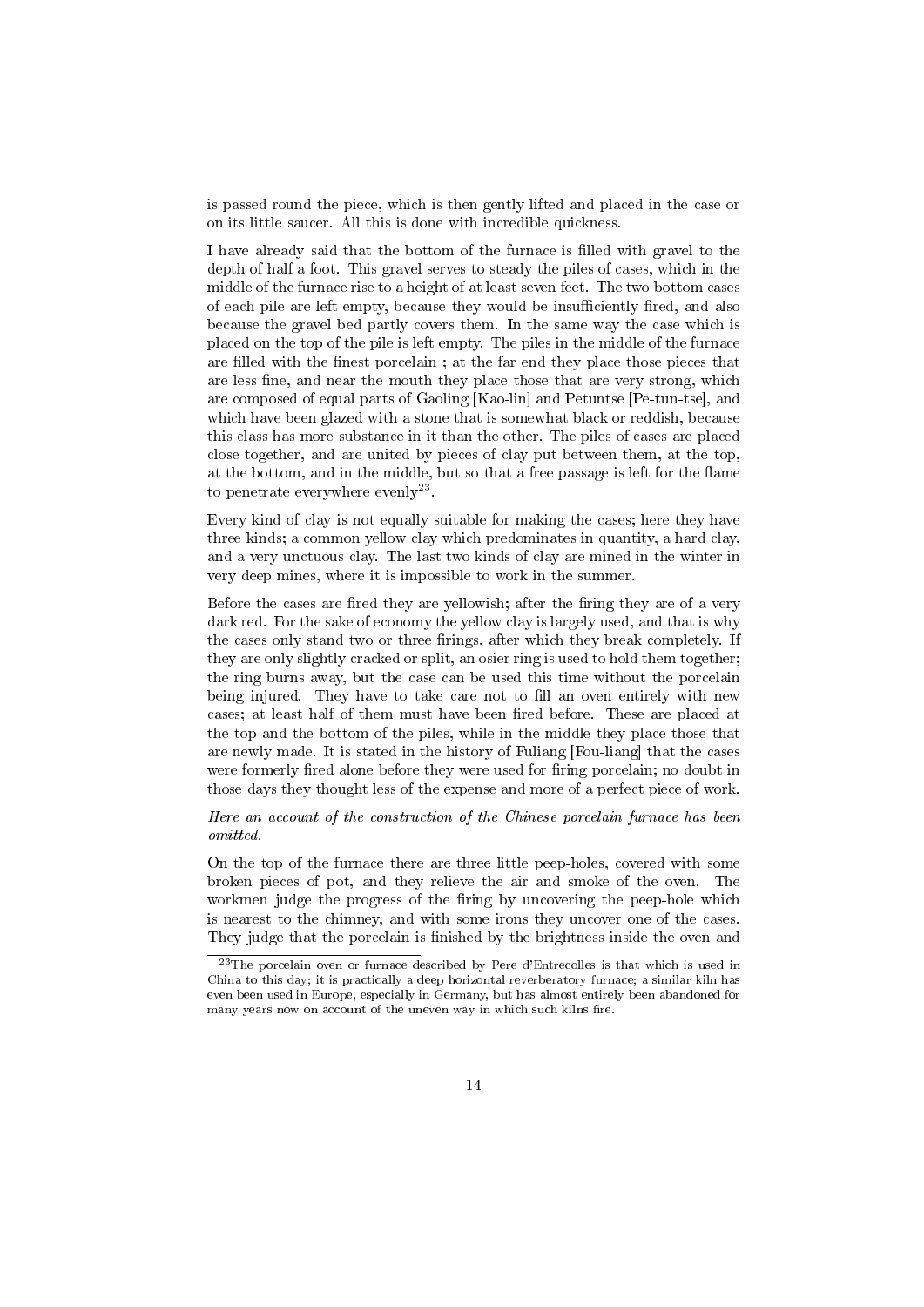especially how the colours shine in their brilliance<sup>24</sup>. Then they leave off the firing and close up the furnace for some time. The furnace is fired as follows: they first heat it for a day and a night, then two men, who relieve each other, keep on putting in wood, of which they burn as much as 180 loads. It is stated in the annals that formerly they used 240 loads of wood, and twenty more if the weather was rather rainy, although at that time the ovens were only half as large as at present. They first kept up a small fire for seven days and nights, and on the eighth day they made a very fierce fire. It will clearly be seen, therefore, that the old porcelains must have had more substance than the modern ones. Formerly they observed one thing that is neglected nowadays. When the firing was finished they did not open the furnace for ten days for the big porcelain pieces, and for five days for the small ones. At the present time they wait, it is true, a few days before they open the furnace and take out the big pieces, for without this precaution they would crack, but the small pieces are taken out the following morning if the fire has been put out at the beginning of the previous night. When the porcelain is burning hot the workman who pulls it out can only touch it by protecting his hands with the ends of a long scarf which hangs round his neck. I have been surprised to hear that, after having burned in one day as much as 180 loads of wood, there were no ashes left in the fireplace the next morning.

After all I have said no one can be astonished that porcelain is so dear in Europe, and still less so when they hear that, besides the great profits of the European and Chinese merchants, the whole oven-full is hardly ever successful. Sometimes it is quite lost, and when they open the furnace they find the porcelain pieces and the cases reduced to a mass as hard as rock. Neither is it easy to regulate the fire, for the state of the weather instantly changes the action of the fire, the quality of the material it acts upon, and that of the wood which keeps it going. For one workman who gets rich there are a hundred others who ruin themselves, though they still try their fortunes further in the hope that they may save enough to become shopkeepers. Moreover, the porcelain that is sent to Europe is made after new models that are often eccentric and difficult to reproduce; for the least defect they are refused by the merchants, and so they remain in the hands of the potters, who cannot sell them to the Chinese, for they do not like such pieces.

I have said that the difficulty of making certain models sent from Europe is one of the reasons why the pieces are so costly. It is almost impossible for the Chinese to make some of the shapes sent to them from foreign countries, although they make many things at which foreigners are astonished, or that they would consider impossible. For instance, I have seen a large porcelain lantern made in a single piece, through which a candle lit up the whole room; this piece was ordered seven or eight years ago by the heir-apparent.

The same Prince ordered also different musical instruments, amongst others a

 $^{24}$  By this he must mean the colours of the glazes, or of the underglaze colours, for no others are fired in these furnaces.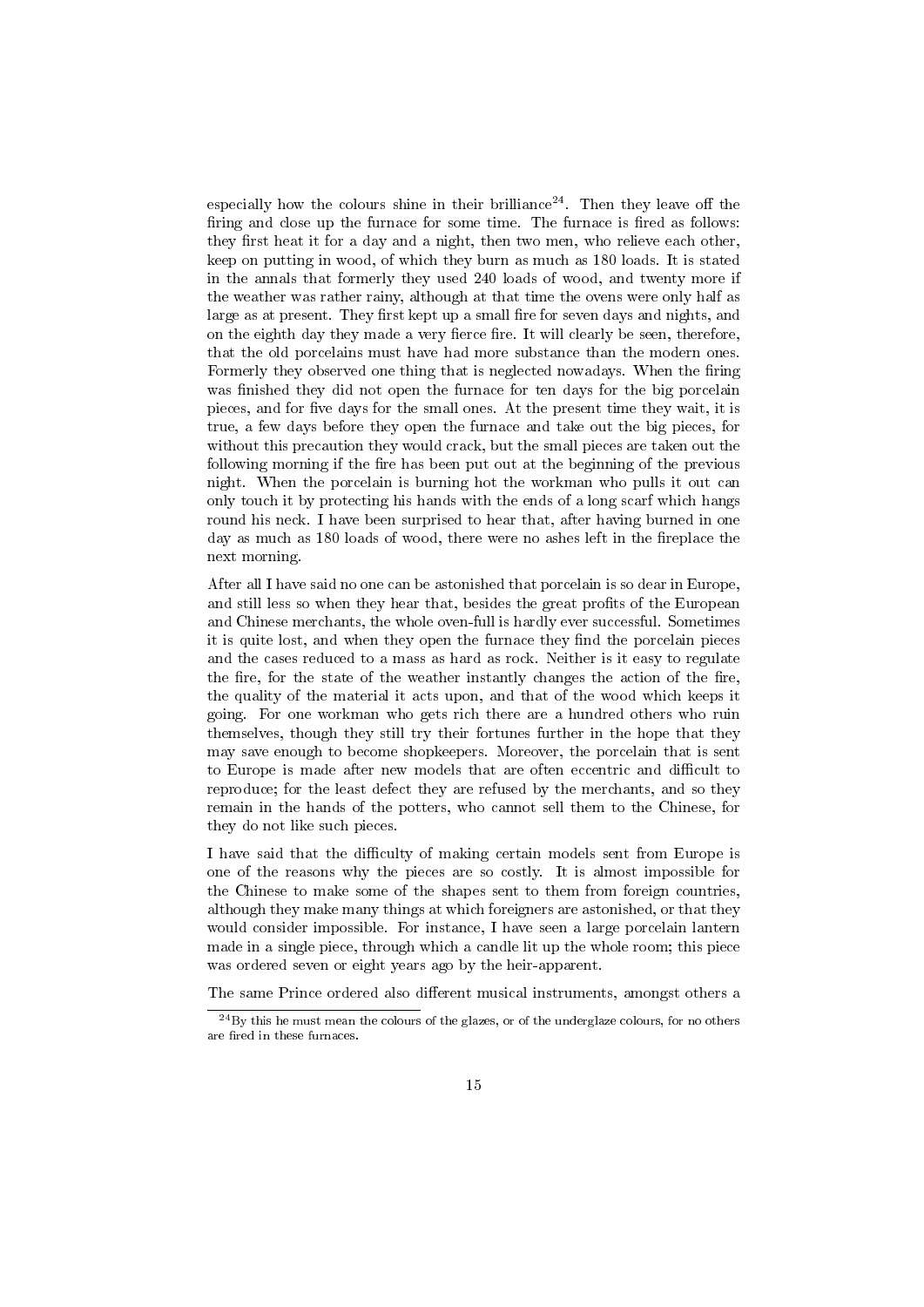kind of little organ called tseng, which is about a foot high and contains about fourteen pipes, the melody of which is agreeable enough; but every attempt to make this failed. They were more fortunate in making flutes and flageolets, and another instrument, called Yun-lo, which is composed of a set of little round, somewhat concave, plates, each of which gives a particular note. Nine of these are hung in a frame in different rows and played upon with small sticks like the dulcimer; they ring like little bells and are used to accompany other instruments or the voices of singers. They had, so they tell me, to make many experiments to find out the thickness required and the correct firing needed to produce all the tones and get all the notes that are necessary for a chord. I had thought they must have the secret of inserting a little metal in the body of these porcelain pieces to vary the note, but they have undeceived me. Metal is so ill-adapted to combine thin slabs with a space between, joining them together only by crossbars. These slabs have two holes pierced at either end, so that they may be inserted in some cabinet work or upon the back of a chair, where they look very effective.

The history of Jingdezhen [Ching-tê-chên] speaks of different pieces, ordered by the Emperors, that the potters have tried in vain to make. The father of the reigning Emperor ordered some boxes, three and a half feet long and two and a half feet high, and the bottom was to be half a foot thick and the sides a third of a foot. They worked at these pieces for three consecutive years, and made nearly two hundred examples, not one of which was successful. The same Emperor ordered some slabs for the front of an open gallery; each slab was to be three feet high and two and a half feet wide, and half a foot thick. All these, said the old people of Jingdezhen [Ching-tê-chên] cannot be done, and the Mandarins of this province presented a petition to the Emperor supplicating him to stop this work.

The Mandarins, knowing how great is the genius of Europeans in inventions, have often asked me to procure from Europe new and curious designs so that they might present something unique to the Emperor. On the other hand, the Christians beg me very strongly not to procure such models, because the Mandarins cannot be so easily convinced as our merchants when the workmen tell them that something is impracticable, and often the bastinado is liberally administered before the Mandarin will abandon a scheme that he thinks may be of profit to him.

As each profession has its particular idol, and as Divinity is conferred here as easily as the rank of count or marquis in some European countries, it is not surprising that they have a god of porcelain. Pousa [Pou-sa] (the name of this idol) owes its origin to those designs which the workmen find it impossible to execute. They tell us that formerly the Emperor decreed positively that some porcelain pieces should he made after a pattern which he gave. He was told several times that it was impossible, but all these remonstrances only served to excite his desire. His officers redoubled their demands, and used all kinds of severities to the workpeople. These unfortunates spent all their money and tried their utmost, but they received only beatings in return. At last one of them, in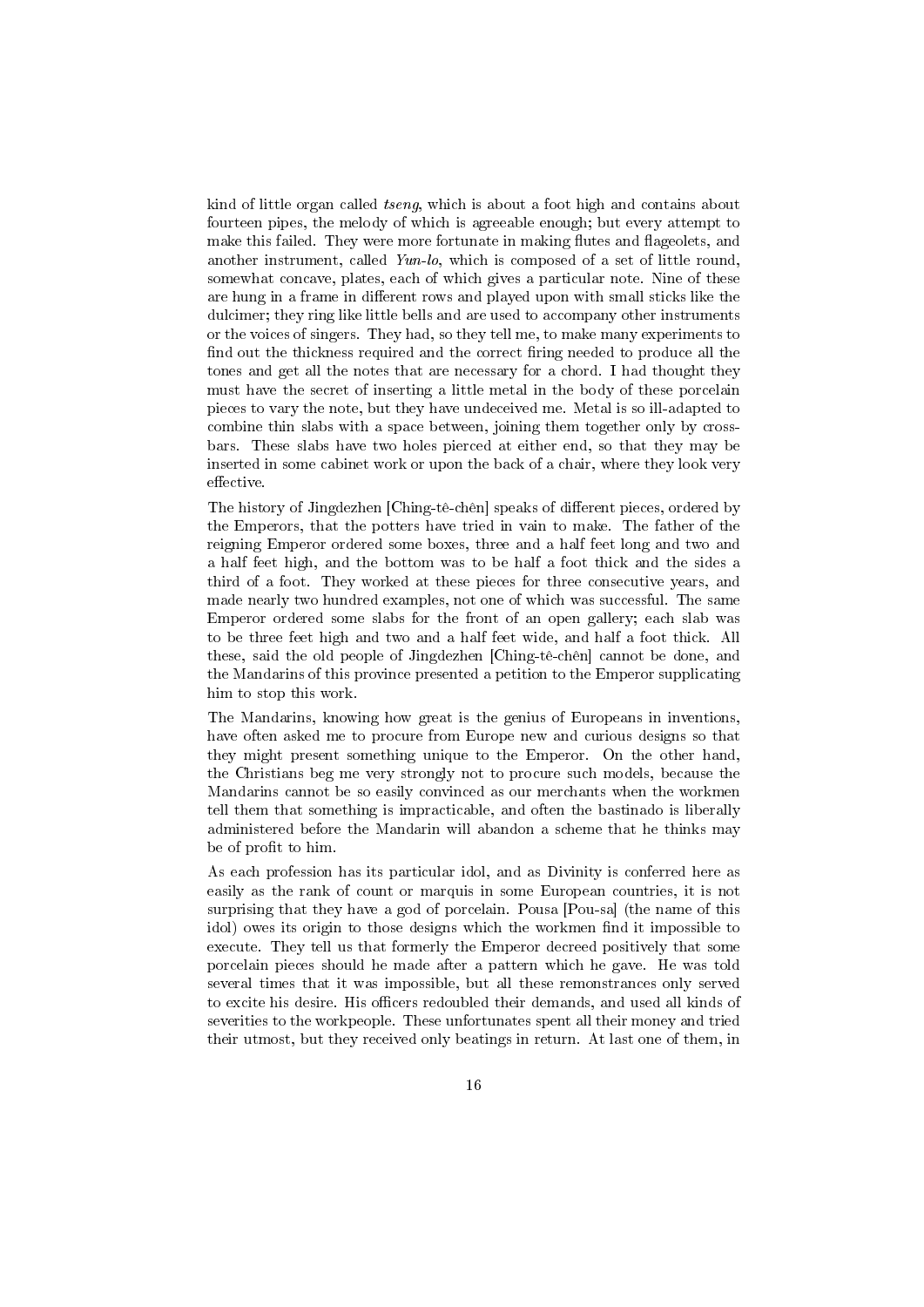a moment of despair, threw himself into the burning furnace and was consumed in an instant. The porcelain in that furnace, so they say, came out perfectly beautiful and to the satisfaction of the Emperor, who asked for nothing more. From that time the unfortunate man was regarded as a hero, and became in consequence the idol that watches over the workers in porcelain. I do not know whether his elevation has tempted any other Chinese to follow the same route with a view to a similar honour.

As porcelain has been so highly esteemed for many centuries, one would wish to know how the porcelain of the earliest times differs from that of our own days, and what the Chinese themselves think about it. There is no doubt that China has her antiquaries who greatly favour old things. The Chinaman himself is naturally prone to respect ancient productions, though one finds those who defend modern work; but porcelain is not like ancient medals, which reveal the science of bygone times. Ancient porcelain may be decorated with Chinese characters, but these do not denote any historical period, so that the curious can only prefer them for something in the style and the colours. I think I have heard it said, when I was in Europe, that porcelain to be perfect must have been buried for a long time in the ground. This is a false opinion which the Chinese ridicule. The history of Jingdezhen [Ching-tê-chên], speaking of the most beautiful porcelains of earlier times, says that it was so much sought after that the furnace was hardly opened before the merchants were disputing for the first choice. It cannot be supposed from that that it had been buried. It is true that in digging in the ruins of old buildings and especially in cleaning out old, disused wells, beautiful pieces of porcelain are sometimes found which have been hidden there in times of revolution. This porcelain is beautiful because at such times people would only think of hiding what was precious, that they might recover it when the troubles were over. If it is esteemed now it is not because it has acquired any fresh beauty in the heart of the earth, but because its old beauty has been preserved, and this alone is prized in China, where they give large sums for the smallest utensils of the common pottery that was used by the Emperors Yao and Shun, who reigned several centuries before the Tang [T'ang] dynasty, during which porcelain began to be used by the Emperors. All that the porcelain acquires in growing old in the earth is a slight change in its colourings or, if you prefer, in its tint, which shows that it is old. The same thing happens to marble or ivory, but more readily, because the glaze prevents the moisture penetrating so easily into porcelain. I can say this, that I have found in old ruins porcelain pieces that were probably very old, but I have not noticed anything special about them. If it is true that in growing older they become more perfect, they could not have been like the porcelain made nowadays when they left the hands of their makers. What I believe is, that formerly, as at the present time, there was porcelain of all prices.

The Mandarin of Jingdezhen [Ching-tê-chên], who honours me with his friendship, makes his patrons at the Court presents of old porcelain that he has the talent of making himself. I mean that he has found the art of imitating old porcelain, or at least that of a moderate antiquity; he employs at this work a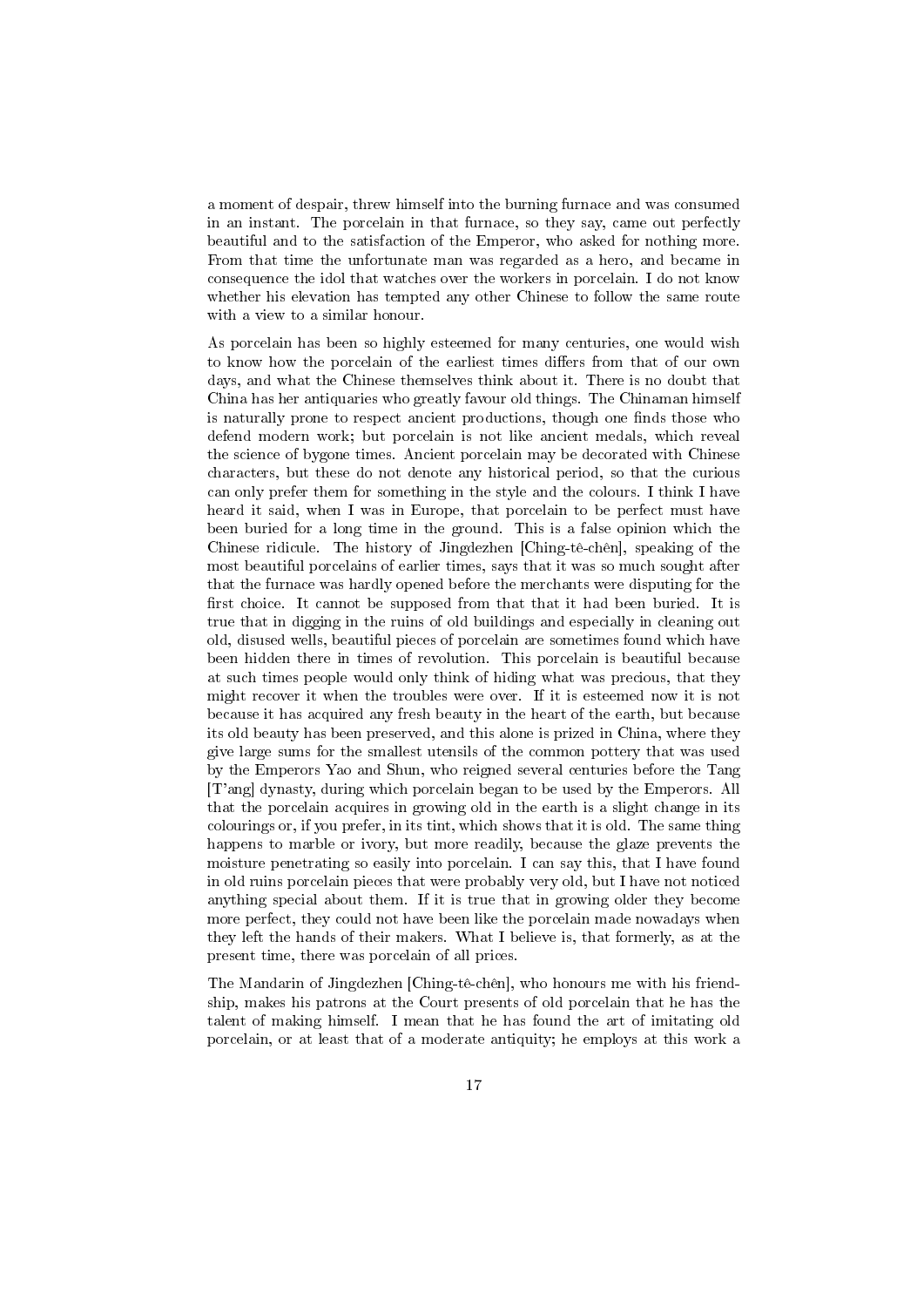number of workpeople. The materials of these false antiques<sup>25</sup> is a yellow clay found in a place near to Jingdezhen [Ching-tê-chên] called Ma-an-shan (Saddleback Hill). The pieces are very thick, for a plate that the Mandarin has given me weighs as much as ten ordinary ones. There is nothing special in the workmanship of these pieces, only that they are given a glaze made from a yellow stone which is mixed with the ordinary glaze, the latter predominating; this mixture gives the porcelain a sea-green colour. These false antiques also resemble genuine pieces in that they do not ring when struck and make no humming noise when held close to the ear. After it has been fired it is boiled for some time in a very fat broth, and after that it is placed in the foulest sewer, where they leave it for a month or more. When it comes out of this sewer it passes for being three or four centuries old, or at least of the preceding dynasty of the Ming, when porcelain pieces of this colour and thickness were highly esteemed at Court.

They have brought me from the debris of a large shop a small plate that I value more highly than the finest porcelain pieces made a thousand years ago. On the bottom of this plate is painted a crucifix between the Holy Virgin and St. John; I am told that formerly they used to export such pieces to Japan, but that none of them have been made for sixteen or seventeen years. Apparently the Christians of Japan made use of this industry, during their persecution, to procure images of our sacred mysteries; this porcelain piece, mixed in the case with the rest, might have escaped the search of the enemies of our religion. These pious artices must have been discovered in the course of time and rendered of no avail by a stricter search, and that is no doubt the reason why they have ceased to make this kind of ware at Jingdezhen [Ching-tê-chên].

The letter concludes with some general remarks which need not be given here,  $but we cannot refrain from quoting the final sentences.$ 

Jingdezhen [Ching-tê-chên] owes to the liberality of M. le Marquis de Bruise a church which has a numerous congregation, increasing considerably every year. May God pour His benedictions more and more over these fresh faithful: I recommend them to your prayers. If they were helped by some assistance to increase the number of catechists the people of China would be enabled to learn that not only the luxury and cupidity of Europeans make them send their money as far as Jingdezhen [Ching-tê-chên], but that there are zealous persons who have nobler intentions than those who bring from there such fragile jewels.

## THE SECOND LETTER

The second letter is dated from Jingdezhen [Ching-tê-chên] itself, on the 25th of January, 1722, and we translate its essentials.

 $\frac{25}{25}$ The *false antiques* referred to here are probably copies of Longquan celadon wares.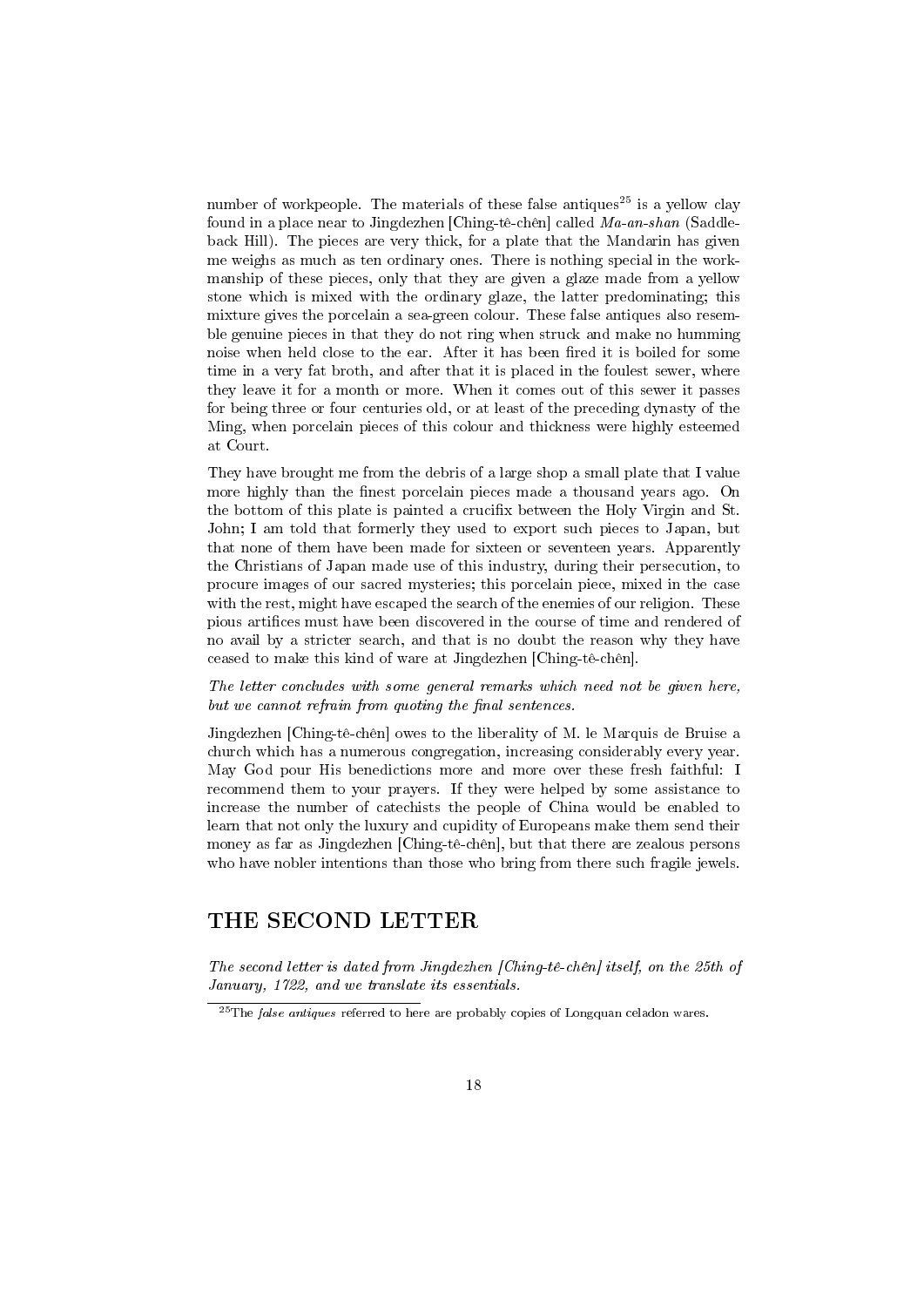However much trouble I have taken in informing myself as to the way in which the Chinese make porcelain, I am far from thinking that I have entirely exhausted the subject. You will see by the new observations I send you that fresh researches have given me fresh knowledge. These observations I will unfold to you without any order, just as I have put them down on paper as I have had opportunity, either in going through the workshops and instructing myself with my own eyes, or by asking different questions of the Christians who are occupied in the manufacture.

1. As gold on porcelain wears away from time to time and loses much of its lustre, it may be restored by moistening the porcelain with clear water, and then rubbing the gilding with an agate, though one must be careful to rub always in the same direction, say from right to left.

2. The edges of porcelain pieces are especially subject to chip off; the Chinese strengthen them so as to obviate this inconvenience by mixing with the glaze some bamboo charcoal. They edge the porcelain pieces with this mixture when they are already dry, putting them on a wheel for the purpose; afterwards they put the glaze on the edge as well as on the rest of the piece, and after firing the edges are just as white. As Europeans have no bamboo, I think they might use in its place willow-charcoal, or still better that of elder, which somewhat approaches bamboo. It must be noted that before the bamboo is reduced to charcoal, the green skin is removed, because they say that the ashes of this skin makes the porcelain pieces burst in the oven. It should also be noted that the workmen must be careful not to touch the porcelain with greasy or oily hands; the place that had been touched would crack infallibly in the firing.

3. Speaking of the colours, I mentioned that there are red ones that are blown (souffle) and I have explained how to make this colour, but I do not remember having said that there are blue  $\textit{souffl\'e}$  pieces, which are easier to make. No doubt people will have seen some of these pieces in Europe. Our workpeople agree that if expense were no object, it would be possible to blow gold or silver on to the porcelain, such as those that have a black or blue ground, so as to produce a decoration of gold and silver rain. This kind of porcelain, which would be in a new style, would surely please people.

Glaze can be blown in the same way as the red colour. A little while ago they made for the Emperor pieces that were so thin and fine that they had to put them on cotton wool, because they had no other means of handling the pieces without great risk of breaking them. It was not possible to dip these pieces into the glaze, so the glaze was blown on, and the pieces entirely coated in this way.

I have noticed that, in blowing the blue colour, the workpeople are careful to lose as little as possible of the colour. They take the precaution to place the vase on a pedestal, and under the pedestal they put a large piece of paper, which can be used for some time. When the colour that falls on the paper is dry it is gathered together with a little brush, so that nothing is lost.

4. They have recently found a fresh material fit to be used in the composition of porcelain; it is a stone or a species of chalk, which is called  $Hua-Shih$ , which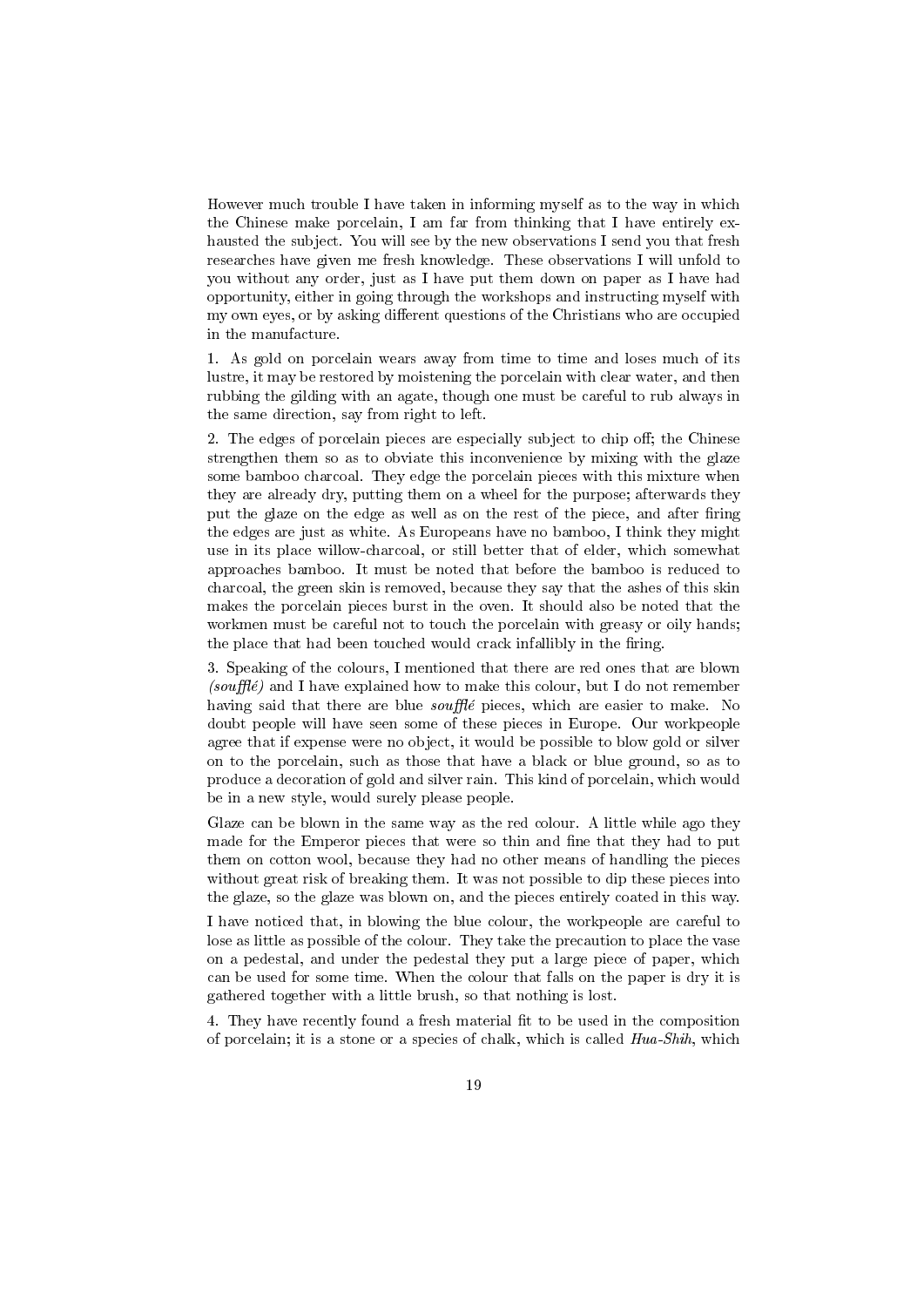the Chinese doctors also use to make a draught, which they say is detergent, aperient, and cooling. The men who work in porcelain have thought of using this stone in the place of the Kaoling [Kao-lin] spoken of in my last letter. It may be that some place in Europe may be found which supplies this stone  $Hua$ - $Shih$ , even if there is no Kaoling [Kao-lin]. It is called by this name because it is somewhat glutinous, and in a way like soap<sup>26</sup>. Porcelain made with  $Hua-Shih$ is rare, and is much dearer than the other. It has an extremely fine grain, and with regard to the work of the brush, if it be compared with ordinary porcelain, it is like vellum compared with ordinary paper. Moreover, this porcelain is so light as to surprise one who has been accustomed to handle other porcelains; it is also much more fragile than the commoner kind, and it is difficult to seize the proper moment of its firing. Some do not use  $Hua-Shih$  to make the body, but content themselves with making a kind of thin glue with it, into which they dip the porcelain when it is dry, so that it is coated with a layer of this material before it receives the colour or the glaze, and in this way they obtain a certain degree of beauty. When the  $Hua-Shih$  is mined it is first washed with water to clear away the yellowish clay with which it is coated, and it is then prepared in the same way as Kaoling [Kao-lin]. I am assured that porcelain can be made of these substances alone without any addition, but one of my converts, who has made this porcelain, tells me that he mixed eight parts of  $Hua-Shih$  with two parts of Petuntse [Pe-tun-tse]. I have also been told that if they were to put more, than two parts of Petintse [Pe-tun-tse] and eight parts of Hua-Shih, the porcelain would sink in the fire because it would not be firm enough. It is five times the price of Gaoling  $[Ka\text{o-lin}]$ , so that this kind of porcelain must be dearer than the common kind. They can also trace designs with this material, using it as a slip to paint upon the porcelain pieces, and when the painting is dry the pieces are glazed. After firing, the designs are of a whiteness different to that of the porcelain itself; it seems like a thin vapour spread over the surface. The white of this  $Hua\text{-}Shih$  is known as ivory white<sup>27</sup>.

5. Designs are also painted on porcelain with Shih-kao; as well as with Hua-Shih, which gives another cast to it; but the *Shih-kao* has this peculiarity, that before it is prepared it has to be roasted in the oven, and after that it is treated in the same way as Hua-Shih or Gaoling [Kao-lin]. This Shih-kao cannot be used to make the body of porcelain, and up to now they have only found the material Hua-Shih that can take the place of Gaoling [Kao-lin], and give firmness to the porcelain.

6. I have not spoken of a kind of glaze called Tauchin, that is, burnished-gold glaze. I should be more inclined to call it bronze, coffee-coloured or dead-leaf coloured glaze. This glaze is a new invention. To make it they take common yellow clay and give it the same treatment as Petuntse [Pe-tun-tse], and then

 $^{26}$ It is pretty clear from this where so many of the English potters of the eighteenth century, at Bristol, Liverpool, Worcester, and elsewhere, got the idea of using soap-stone.

<sup>&</sup>lt;sup>27</sup> The latest opinion is that the mineral used by the Chinese potters under the name of Hua-Shih is not soapstone at all, but an impure Gaoling [Kao-lin] containing a large proportion of white mica.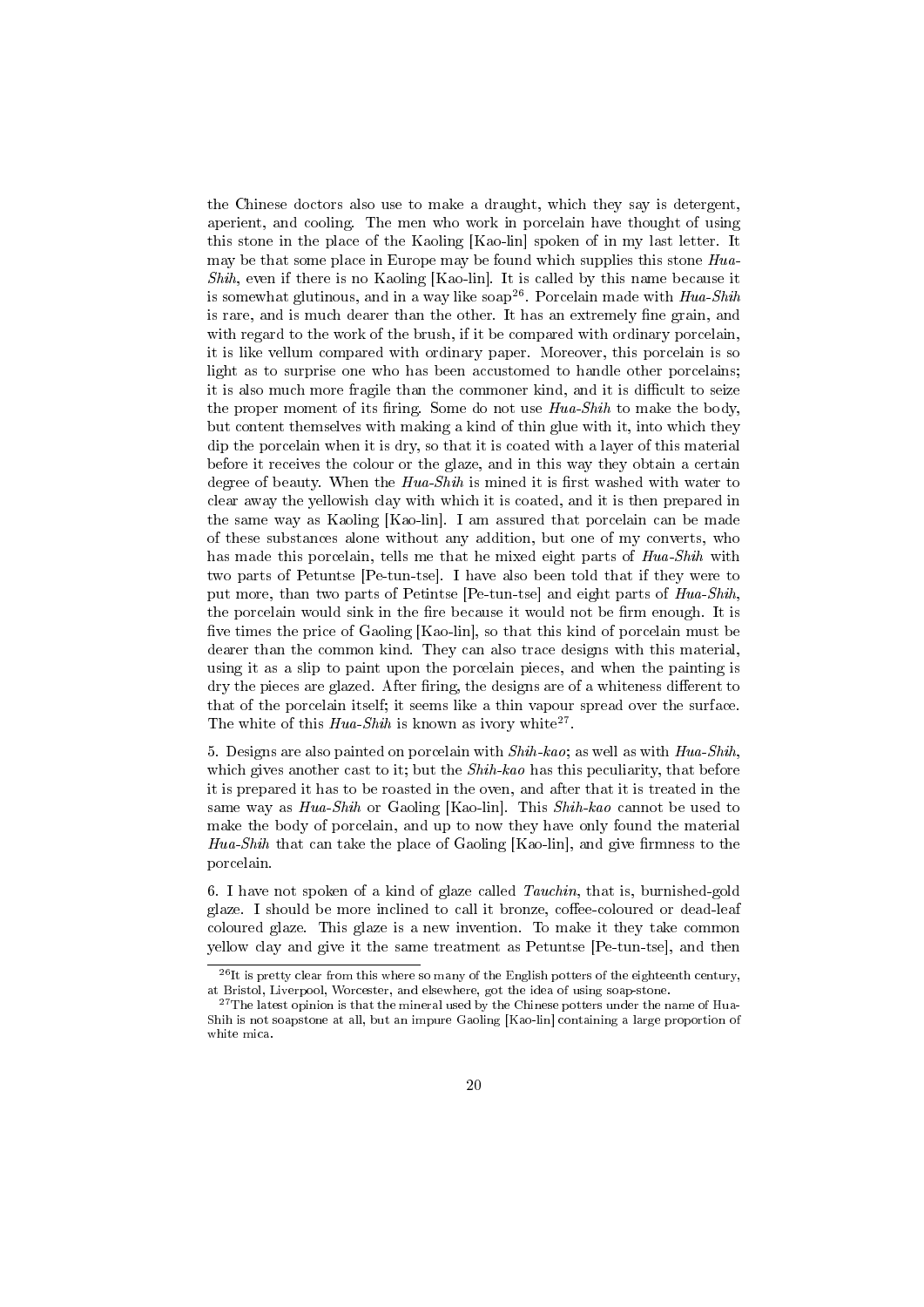they use it in a liquid state like ordinary glaze. This fluid yellow clay is first mixed with powdered Petuntse [Pe-tun-tse] and some of the ashes of lime and fern. The proportions of these ingredients are varied according as they intend the colour to be darker or lighter. They tried to make a mixture of gold-leaf with glaze and powdered flint, which they applied in the same way as the red glaze, but this experiment was unsuccessful, and they have found that the burnishedgold glaze just mentioned is more elegant and more brilliant. There was a time when they made cups that had a golden glaze outside, with the purest white glaze inside; since then they have adopted another method, and on the cup or vase that they intend to glaze with this burnished-gold glaze, they attach to the vases in one or two places, shaped pieces of moistened paper, and after the brown coating is applied, the paper is taken off and the reserved white panels are painted with a design in red or blue colour. When the piece is dry it is coated with the ordinary glaze, either by being blown or by any other method. Sometimes these spaces are left with a blue or black ground on which designs in gold are applied after the first firing, but in this style one can imagine many different combinations.

7. They have shown me this year for the first time a kind of porcelain that is now in vogue, which is olive-green in colour, and to which they give the name *Longquan* [Lung Ch'uan]. I have seen some that were called  $Ch'ing\text{-}kuo$ , the name of a fruit very like our olives. This colour is obtained by mixing seven cups of the above-mentioned  $Tzu-chin$  glaze with four cups of stone glaze, and two cups, or thereabouts, of lime and fern-ash glaze with one cup of powdered flint; all these being mixed in the slip state. The addition of the flint slip produces little veins in the porcelain. When this is applied by itself the porcelain is very fragile, and does not sound when it is struck, but when it is mixed with the other glaze the porcelain, although covered with a network of veins, is no more fragile than usual.

8. The shining black or mirror-black glaze is obtained by dipping the porcelain in a fluid mixture composed of the prepared blue colour. It is not necessary to employ for this purpose the finest blue, but it must be used to considerable strength, and mixed with the glaze used for the burnished-gold glaze as well as with the ordinary glaze. This mixture is a glaze in itself, and in firing the ware they take care to place it in the middle of the oven, and not near the vault where the firing is most active.

9. I was mistaken when I said in my previous letter that the red glaze called  $Yu$ li-hung was made with the red colour from copperas, such as is used for painting red colour on the fired white glaze. This red glaze is made from granulated red copper, and the powder of a certain stone or flint that is a little reddish in colour, pounded together in a mortar, and mixed with a boy's urine and with the ordinary white glaze. I have not been able to learn the preparation of these ingredients, and those who know this secret are very careful not to divulge it. The mixture is applied to porcelain that has not been fired, and no other glaze is necessary, but they have to be careful during the firing that the red colour does not run to the bottom of the vase. I am assured that for this red glaze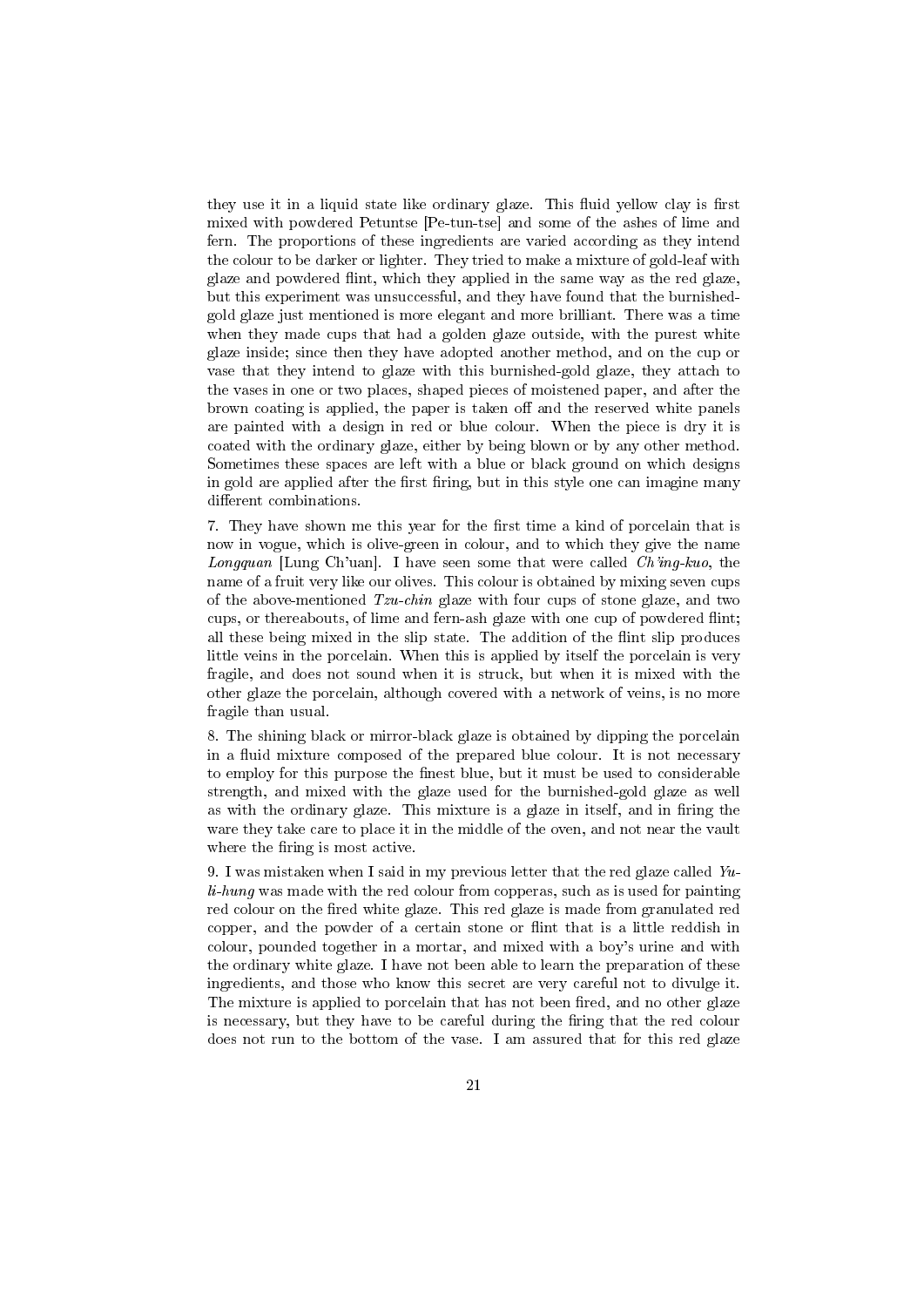they use no Petuntse [Pe-tun-tse] in the porcelain paste, but they employ with the Gaoling [Kao-lin] a yellow clay prepared in the same manner as Petuntse [Pe-tun-tse]. It is likely that such a clay is more suitable for developing this particular colour.

Then follows an account of the preparation of the granulated copper, which is of purely technical interest. The worthy father also tells us that the Chinese at this time were unacquainted with aqua-fortis or aqua-regia, and he adds with the utmost naiveté, "their inventions are all extremely simple".

10. They have executed this year designs of a kind which they assured me were impracticable. These are vases three feet or more in height with a lid, which is a pyramid, rising a foot higher. These vases were made in three pieces, joined together with so much skill and neatness that they form one whole without showing the seams. In showing them to me they stated that out of eighty specimens they had made eight only successfully; all the others being lost. These were ordered by merchants from Guangzhou [Canton] who trade with Europeans, for in China they do not desire such expensive porcelains.

11. They have brought me one piece of porcelain called Yao-pien or 'transmutation'. This transmutation takes place in the furnace, and is caused either by excess or lack of heat, or by some other obscure causes which are not easily guessed at. This piece, though the workmen tell me it is the result of mere chance, and is a failure in manufacture, is not less beautiful nor less highly prized. It was the intention to make vases in  $s\textit{ouffl\'e}$  red, and a hundred pieces were entirely spoiled ; the piece that I am speaking of came out of the oven like a piece of agate<sup>28</sup>. By incurring the necessary risk and expense of various experiments, it might be possible to discover the art of making with certainty what has once been the result of chance. The brilliant mirror-black glaze is an instance of this, where what was once the caprice of the oven has been converted into a successful manufacture.

12. When they want to use an extremely white glaze they mix only one cupful of the glaze of the fern ashes with thirteen cupfuls of the stone glaze. This glaze is a very strong one, and cannot be used with underglaze blue colour, for the colour would not show through it when it was fired. The porcelain to which this strong glaze has been given may be exposed without any fear to the greatest heat of the oven. Pieces altogether white are fired in this way, or for subsequent decoration with gilding, or for colours that are fired another time; but if they want to paint the porcelain in blue or any other underglaze colours, then they mix with one cupful of the ashes of lime and bracken only seven cupfuls of the stone glaze. It should be observed that when the glaze contains a good deal of the ashes of lime and bracken, the porcelain must be fired in a temperate part of the oven; that is to say, either after the first three rows of cases or about a foot or a foot and a half from the bottom; for if they were fired higher up in the oven the glaze ashes would melt rapidly and flow down on the porcelain.

<sup>28</sup>Such an occurrence as this may have furnished the starting point of the porcelains made in imitation of agate and other stones some twenty years after the date of this letter.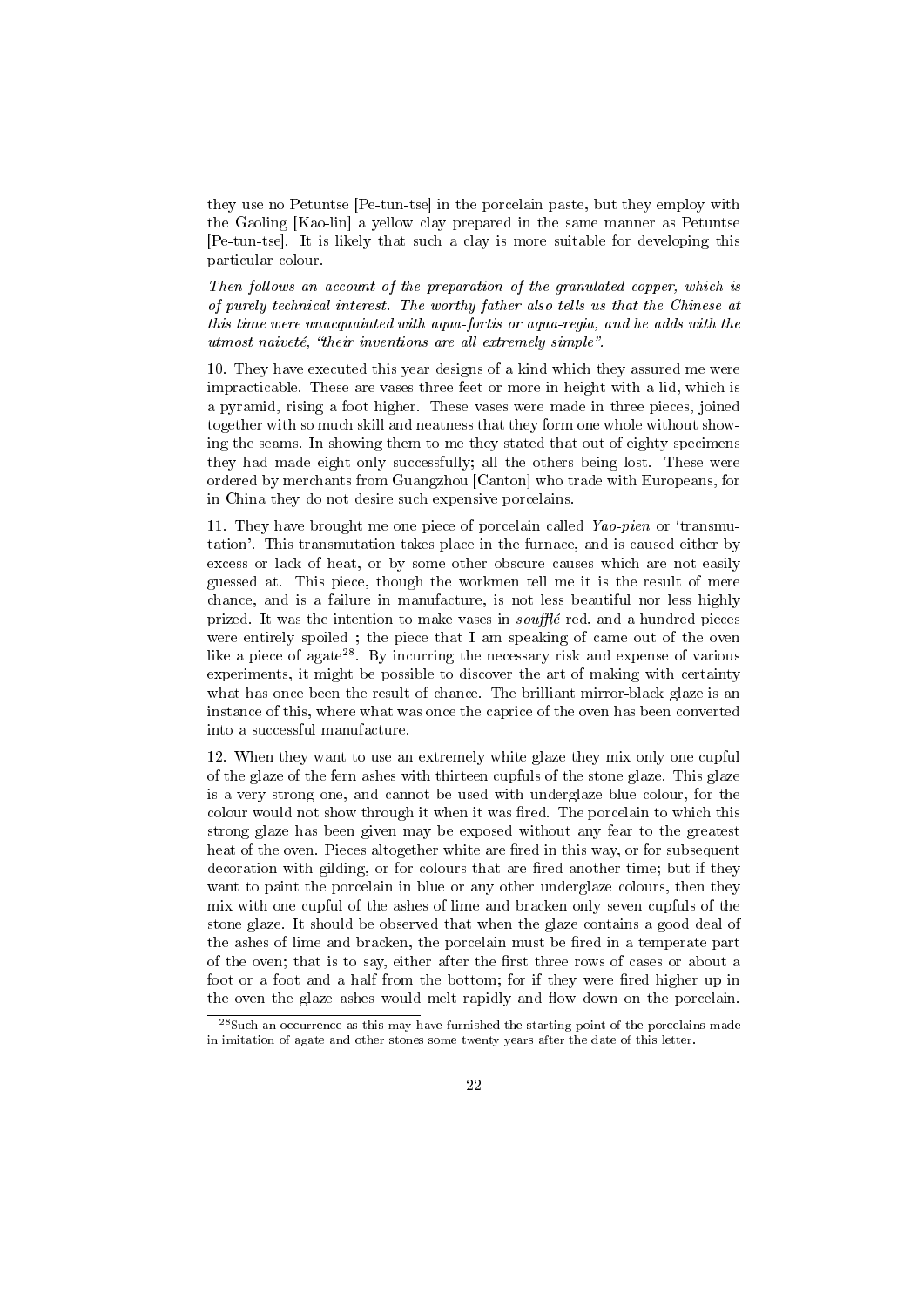The same thing follows with the red glaze, on account of the granulated copper which enters into its composition, while on the contrary the crackled glaze can be fired higher up in the oven.

13. There is something to correct in what I said in the previous letter about the colours fired on the finished glaze. The worthy father then gives an account of the Chinese weights, which need not be translated. I spoke in a previous letter about the on-glaze red made from copperas or Tsao-fan. The red powder is mixed with five times its weight of white lead, and the mixture sifted together. The mixture after being sifted is incorporated with water thickened with a little ox-glue, something like isinglass. They make a white colour by using the most transparent pebbles they have calcined in a porcelain crucible buried in the gravel at the bottom of the oven, and afterwards reducing it to an impalpable powder<sup>29</sup>. To make the white colour they mix thirty-three parts of this white powder with 100 parts of white lead, and apply it with plain water. A dark. green colour is made by mixing together one hundred parts of white lead, thirtythree parts of powdered flint, and eight parts of copper scales, the scum which forms on the surface of copper when it is melted, and this scum has to be carefully ground and washed to remove from it any granulated copper that is mixed with it. A yellow is made from a mixture of one hundred parts of white lead, thirty-three parts of powdered flint, eighteen parts of pure oxide of iron, or of the pure red made from copperas ; though another workman tells me that he uses twenty-five parts of primitive red. A dark blue colour with a tinge of violet is made by mixing one hundred parts of white lead, thirty-three parts of powdered int, and [unreadable] parts of azure blue, though I am told by another workman that it requires [unreadable] parts of this azure blue. A very clear green called water-green is made by mixing one part of the dark green colour with two parts of the white colour, while a mixture of two parts of dark green and one part of yellow produces a yellowish green which resembles a slightly faded leaf. To make a black pigment they dilute the azure blue largely with water and mix it with a little gelatin. When this colour is painted on it looks black, and the black parts are covered with white, which incorporates with the black during the second fire, just as the glaze is incorporated with the underglaze blue in common porcelains.

There is another colour called Tsiu from which they make a deep violet colour. There is some found in Guangzhou [Canton], and some comes from Beijing [Peking], but the latter is much the best. Like the other colours just described this is used only on the porcelain which is re-fired.

Pere d'Entrecolles then describes how the porcelain painters prepare this 'Tsiu'. He was informed that it was a natural mineral, but the whole account shows that it was simply a blue glass, which was ground, washed, and prepared for porcelain painting.

 $^{29}$  Dr. Bushell points out that this most transparent powder used for the white is probably native white arsenic. The primitive red appears to be a fine oxide of iron, probably a pounded hematite.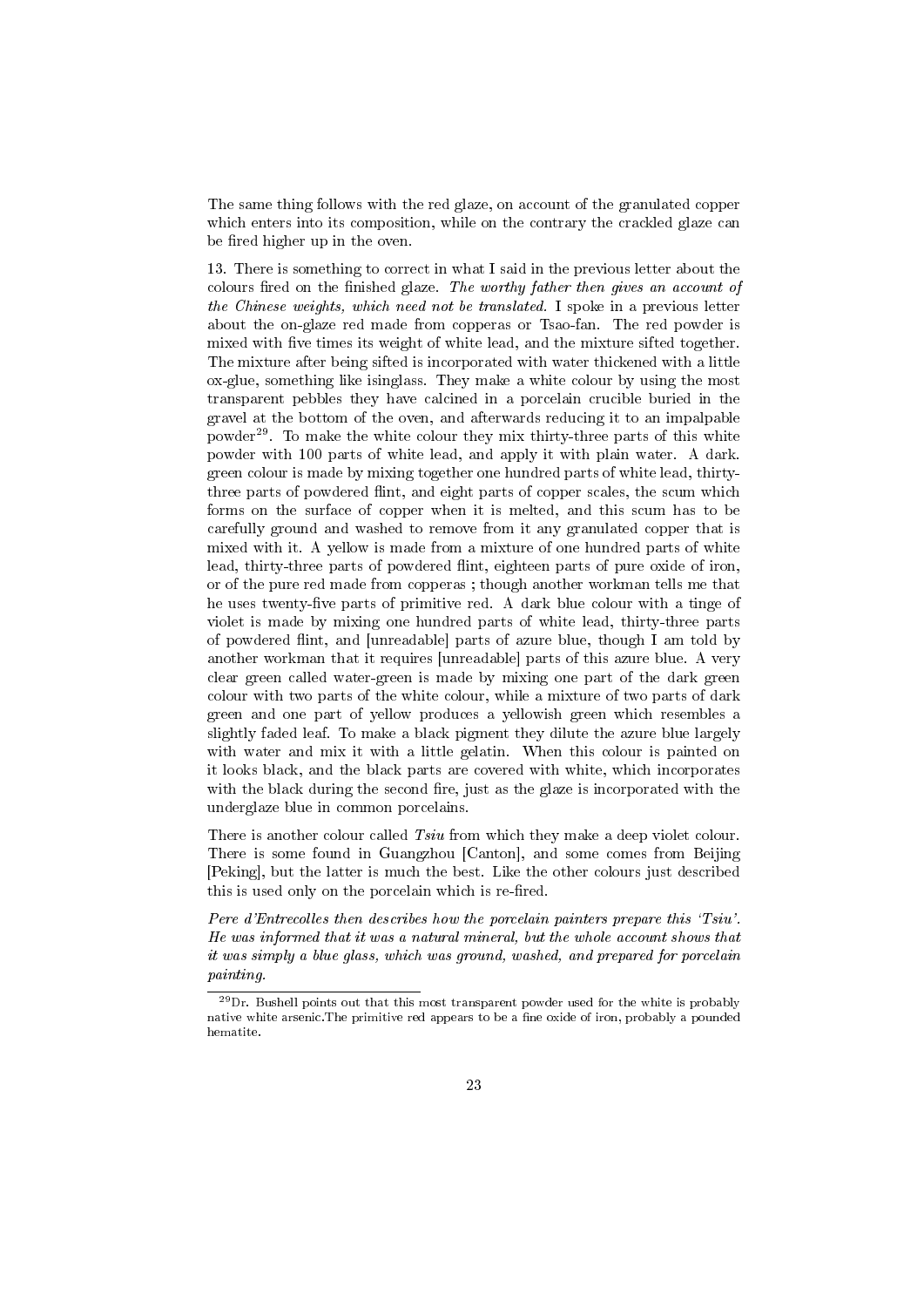14. To gild or silver porcelains they put one part of white lead to ten parts of finely-ground leaf-gold or silver. When silver is used on the brown glaze it has a beautiful sheen. If some pieces are painted in gold and others in silver, the silvered porcelain must not stay so long in the little furnace as the gilded, otherwise the silver will disappear before the gold has reached the point of heat required to give it its proper brightness.

15. There is a cheaper kind of coloured porcelain made here, and it may be that some of the information I am about to give may be of some use to the makers of faience, if they are unable to make Chinese porcelain to perfection. For this kind of work it is not necessary that the materials should be so fine. Cups are used which have already been fired in the porcelain oven without glaze, and which are, of course, quite white. If these are wished to be in one colour they are dipped in the simple colour, but if they are to be in many colours, the colours are applied with a big brush. No other preparation is used for these colours, except that sometimes, after they have been fired, a little vermilion is put upon certain parts, as for example on the beaks of birds; but this colour would disappear if it were fired in the ovens, and so it lasts but a little time. These pieces are re-fired in the large furnace along with the other porcelains that have not been fired, but they are placed in the coolest parts of the oven, where the fire is not so active, because an intense heat would destroy the colours. For this kind of porcelain the colours are prepared as follows: the green is made of oxide of copper, saltpetre, and powdered flint; the commonest azure blue material, similarly mixed with saltpetre and powdered flint, forms the violet colour; the yellow is made by mixing one part of copperas-red with ten parts of powdered flint, and ten parts of white lead; and the white colour by a mixture of four parts of powdered flint to ten parts of white lead. All these ingredients are mixed together with water, and that is all I have been able to learn about the colours of this kind of porcelain, as none of my converts are employed in this business.

16. I said in my previous letter that when the painted porcelains were put into the kiln for the second firing, that the smaller ones were placed into the larger, and that they were arranged like that in the kiln. To this I must now add that they have to be careful that the porcelain pieces do not touch one another in places where they have been painted, or the pieces would be spoiled. The work people arrange the pieces in the following way: they fill the bottom of the kiln with the porcelain pieces, and then they cover these with lids made of the same clay from which the sides of the kiln are made, or even with pieces of broken saggar, for in China everything is made use of; on this cover they lay another range of these porcelain pieces, and so on up to the top of the kiln.

17. I was not very well informed when I said in my first letter that they recognised that the painted or gilt porcelains are sufficiently fired when they see the gold and colours shine out in all their brightness. I have since learnt that the colours only reveal themselves after the refired porcelain pieces have had time to cool. They judge that these pieces are sufficiently fired when, looking through the top hole they see that all the pieces are red down to the bottom,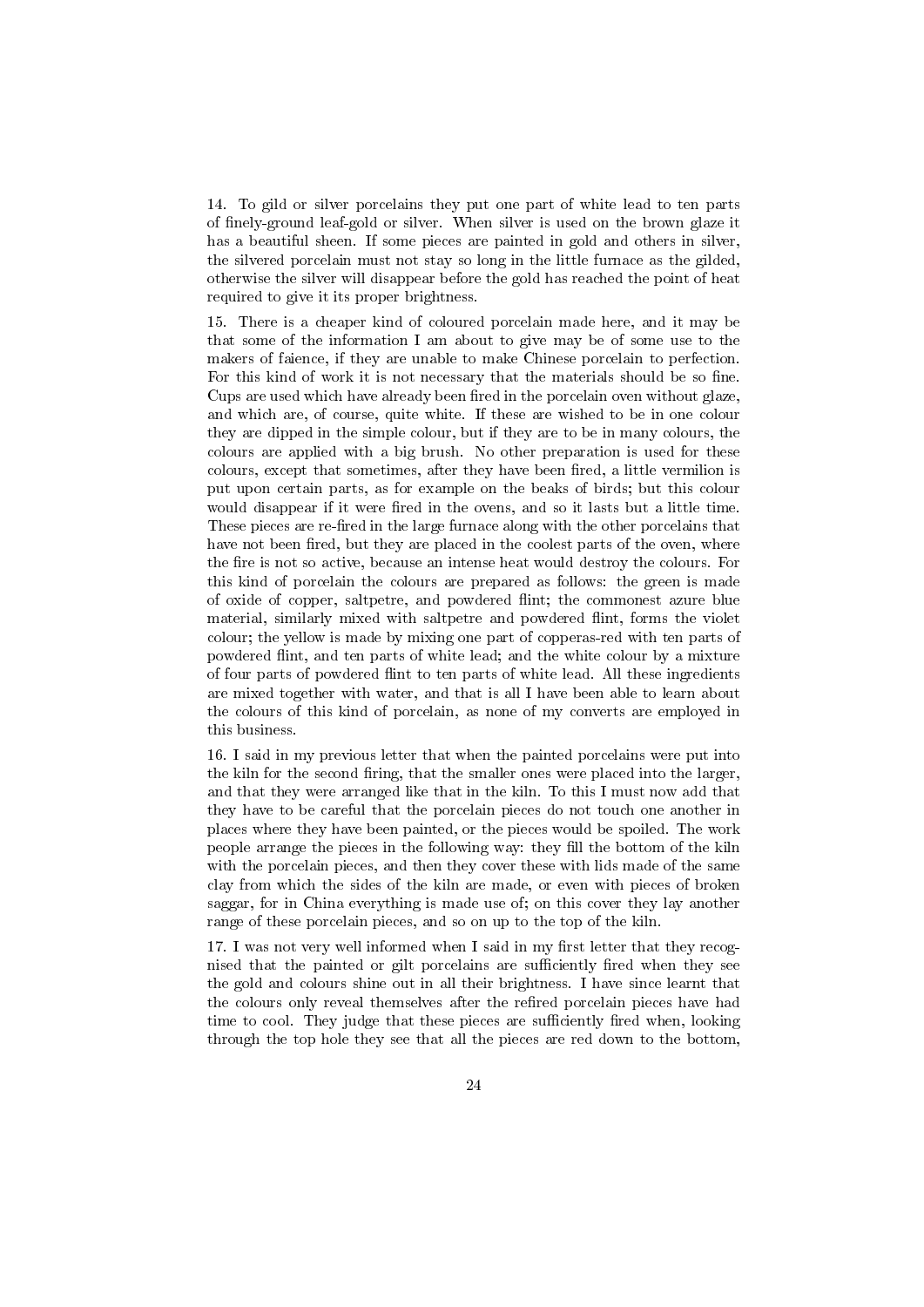and, through the fire that surrounds them, they can distinguish one form from another. Likewise when the painted porcelains have lost the unevenness where the colour has been piled on, and the colours have sunk well into the glaze.

With regard to the porcelains that are fired in the big ovens, they judge that the firing is perfect  $(1)$  when the flame that comes out from the top is no longer red, but is white; (2) when looking through the holes they see that the saggers are quite red; (3) after having opened one of the top saggers and taken out a piece of porcelain they find when it is cool that the glaze and colours are as they should be; and finally  $(4)$  when in looking through the top of the oven they see the gravel at the bottom is all glittering. It is by these signs that the workman judges if the porcelain pieces are fired to perfection.

18. When they wish to cover a vase entirely with blue, they use the blue mineral prepared and diluted in water to the right consistency, and then they dip the vase into it. For the powder-blue they use the most beautiful azure prepared in the way that I have already explained. This is blown on the vase, and when it is dry they cover it with the ordinary glaze, or with glaze mixed with powdered flint if they want the glaze to be crackled. Certain workpeople trace figures on this azure-blue with the point of a long pin. The pin makes as many little dots in the dry azure as is necessary to represent the figure, and after that the glaze is applied. When such a piece is fired the design seems to be performed in the style of a miniature.

19. The pieces on which one sees embossed flowers, dragons and such-like things, are not so difficult to manufacture as one might think. The designs are first traced with a graver on the body of the vase, and then the ground about it is cut away so as to form the relief, and afterwards the piece is glazed.

20. When I spoke in my first letter of the way in which the azure colour is prepared, I omitted to give three particulars, which are worthy of attention. First, before it is buried in the gravel on the bed of the oven, where it is to be roasted, it is well washed to remove the clay that adheres to it. Second, it must be put into a well-luted porcelain crucible. Third, when it is roasted it is broken up, sifted, and put into a glazed vessel; boiling water is then poured over it and well stirred. The scum that floats on the top is removed, and the powder is washed as much as may be necessary. The washed paste is then thrown into a mortar, where it is ground for a considerable time. They have assured me that the azure is found in coal-mines or in the red clay, which occurs in the neighbourhood of these coal-mines. Sometimes fragments are found on the surface of the earth, and that is a sure sign that more may be obtained by digging. It occurs in small pieces not bigger than the large finger, but flat and not rounded. The ordinary mineral is fairly common, but the fine kinds are very rare, and it is not easy to distinguish them by their appearance. They can only be proved by experience. If good azure-blue or enamel-blue could be supplied by Europe, a valuable trade might be done with Jingdezhen [Ching-tê-chên] in very little bulk, and they would exchange for it their most beautiful porcelains.

21. They have attempted to make black designs on porcelain vases with the